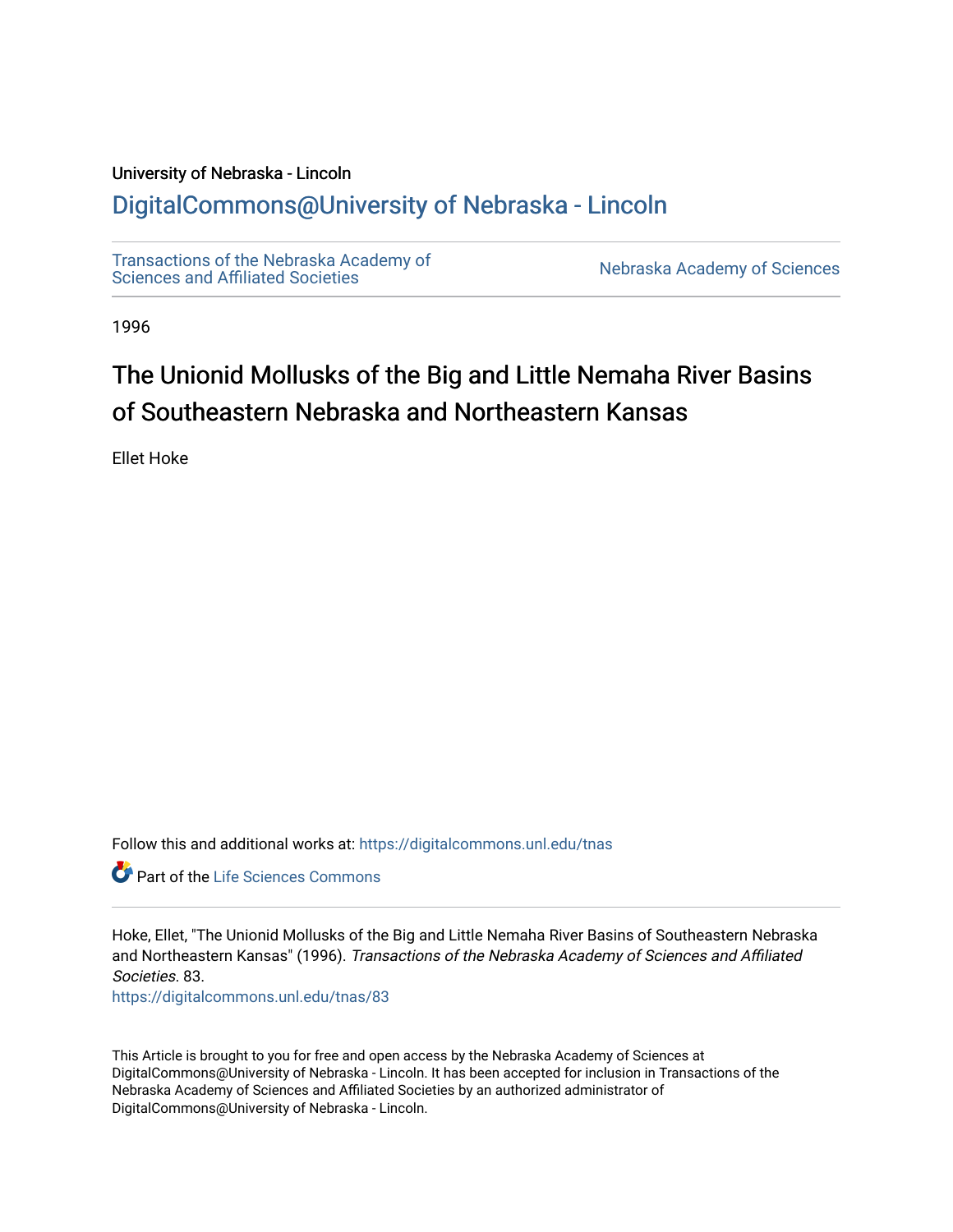# **THE UNIONID MOLLUSKS OF THE BIG AND LITTLE NEMAHA RIVER BASINS OF SOUTHEASTERN NEBRASKA AND NORTHEASTERN KANSAS**

#### **Ellet Hoke**

1878 Ridgeview Circle Drive Manchester, Missouri 63021

#### *ABSTRACT*

A qualitative survey of the unionid mollusks of the Nemaha basins resulted in the recovery of twenty-seven taxa and the confirmation of one additional taxon through museum records. The channelization of the basins, combined with siltation and possibly the impacts of various pollutants, have severely impacted the bivalve fauna of the region, eliminating of as many as 61 percent of the documented unionid taxa of the basins.

#### t t t

#### **THE NEMAHA RIVER BASINS**

The Big and Little Nemaha rivers drain all or portions of Richardson, Nemaha, Otoe, Pawnee, Gage, Johnson, and Lancaster counties in southeastern Nebraska and Brown, Nemaha and Marshall counties in northeastern Kansas. With a combined basin of approximately 7,167 km2, they form the only drainage system of any size between the Kansas and Platte river basins (Map 1). The unionid distributions of this region are poorly known, and published material on them is limited to a list of species reported for the Nemaha by Aughey (1877) and a second species list for the Turkey Creek Basin, a tributary syatem (Evans et al., 1979).

#### **GOALS AND METHODS**

This study was initiated as a part of a larger project to document and understand the distributions of unionid mollusks in Nebraska and northern Kansas. The primary goal was to collect records to document the unionid fauna of the Nemaha basins and develop a model to explain the distributions noted and any changes in the fauna which might be observable on the basis of an analysis of the living unionids and empty shells collected in this survey.

Collection activities took place between 1976 and 1995, but most collections were made in 1981 and 1995. Sites were selected at 5- to 8-mile intervals along all of the major rivers in the region, with the exception of the lower ten miles of the Big Nemaha and the Little Nemaha, which were not collected. Those areas are subject to the annual rise in the Missouri River caused by release of water at the Gavin's Point Dam to support barge traffic and were too deep to collect when visited. In addition, small creek and reservoir habitats were also investigated in an effort to gain a representative sample of the fauna of the region. Pond habitats were not sampled due to the difficulty of obtaining access. Extensive efforts were made to collect relic shells in an attempt to record taxa no longer present as living populations in the area. Sites were sampled under lowwater conditions by hand or with a garden rake.

Notes on collecting conditions at each site were written in field journals, with particular emphasis placed upon factors influencing unionids. In addition, a photographic record was made at most sites. Locations of collection sites were recorded on U.S.G.S. maps with a scale of 1:250,000. A collection sheet was completed for each productive site, and specimens collected were identified as to species and condition of shell and noted on the appropriate sheet. Live specimens were generally retained only when fresh shells were unavailable at a given collection site. All specimens collected have been or will be deposited at the Ohio State University Museum of Biological Diversity in Columbus, Ohio.

Colleges and universities in the region were contacted in 1980 to determine the location of any previously collected records. In addition, in 1976 a questionnaire was distributed to conservation officers in the region, requesting information on the location of any populations in the area, and all locations mentioned by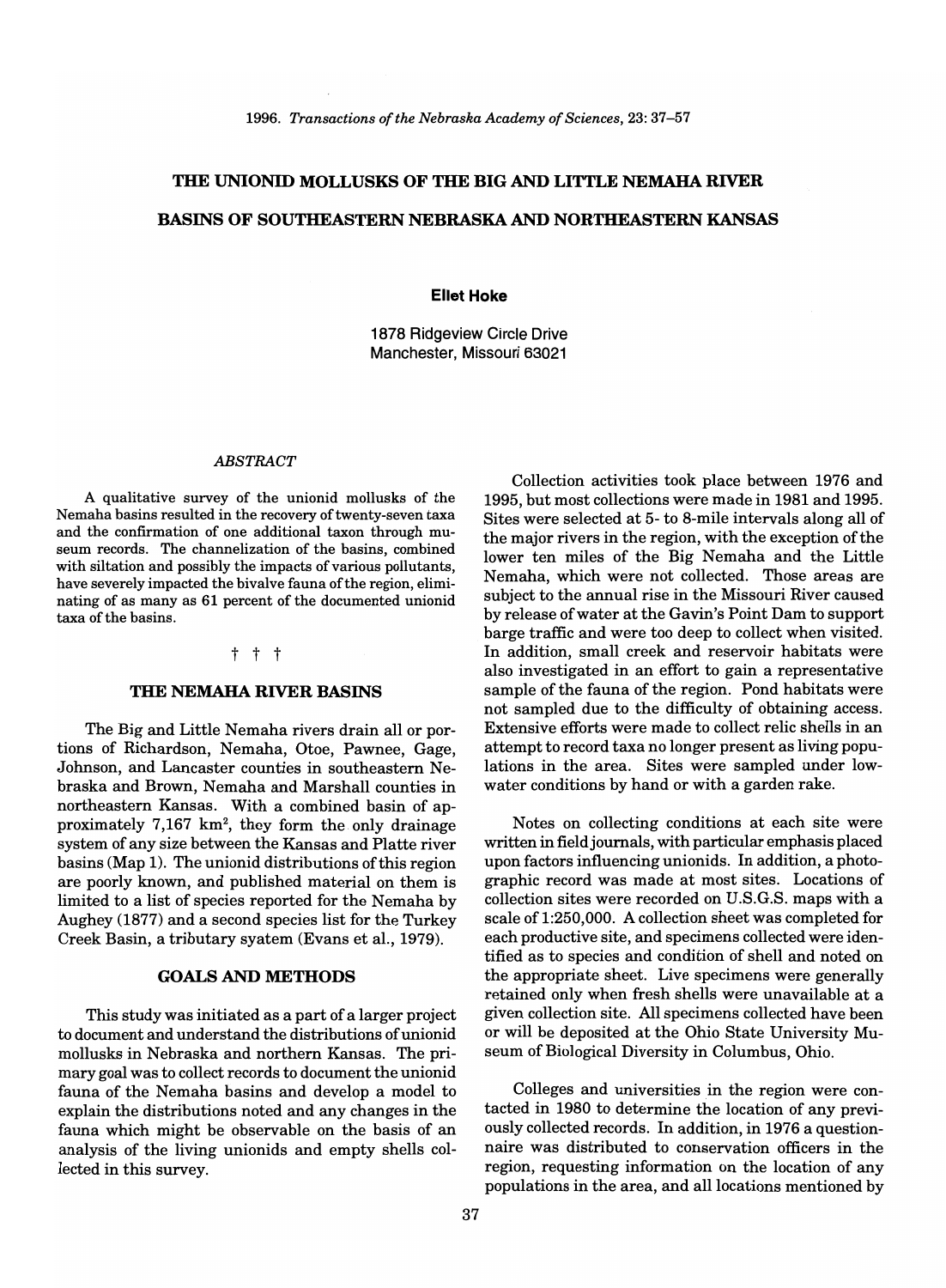

Map 1. The Nemaha basins in perspective.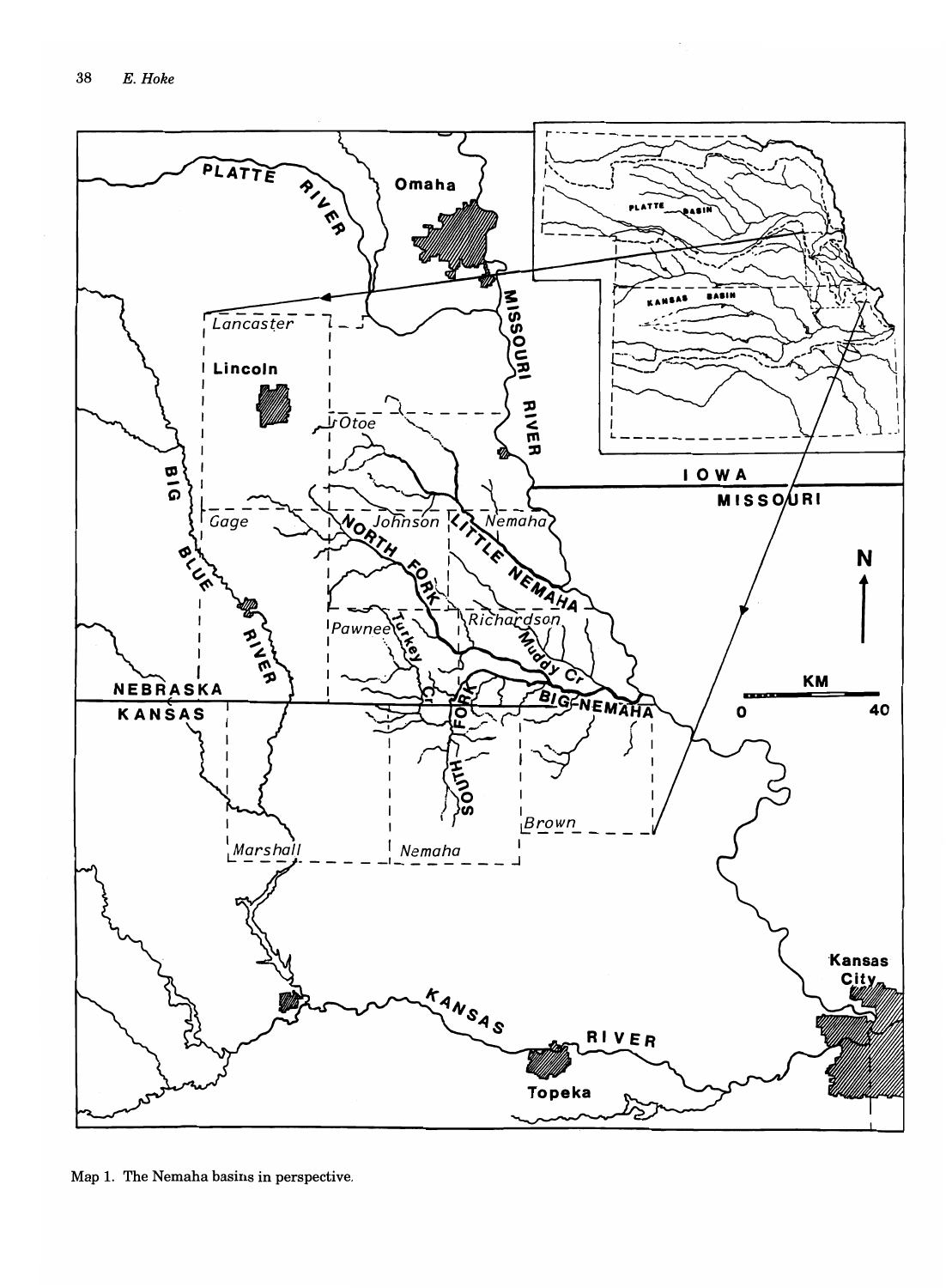

Map 2. Collection sites in the Nemaha River basins.

respondents were investigated.

Names of taxa reported from the region by Aughey (1877) have been converted into currently recognized names through listings of synonomies contained in Burch (1975) and supplemented by Dr. David H. Stansbery of the Ohio State University Museum of Biological Diversity in Columbus, Ohio. The nomenclature employed in this paper is that utilized by the Ohio State University Museum of Biological Diversity.

### **RESULTS**

A total of 79 sites were sampled in this survey of the Nemaha basins (Map 2), and 66 of them or 84% of the total produced living unionids or empty shells. Evidence of unionids was most abundant on the Big Nemaha mainstem and along the South Fork of the Big Nemaha in the southeastern portion of the study area.

Twenty-seven taxa were documented for the region in this survey (Table 1). One additional taxon, *Alasmidonta marginata,* was confirmed through examination of specimens at the University of Nebraska State Museum in Lincoln, Nebraska, and may represent one of Aughey's (1877) original records.

The most significant finding from the survey was the general absence of live specimens or fresh shells. Though 66 sites produced specimens, only 15 produced live specimens or fresh or recent shells. Further, none ofthe seven species of bivalves collected live or as fresh shells was particularly common. *Uniomerus tetralasmus*  was the most widespread, occurring live or as fresh empty shells at six sites. *Quadrula quadrula* was collected in this condition at only four sites. Other bivalves collected live or as fresh shells and the number of sites so collected include *Leptodea fragilis (3); Lampsilis t. teres* (2); and *Lasmigona complanata,*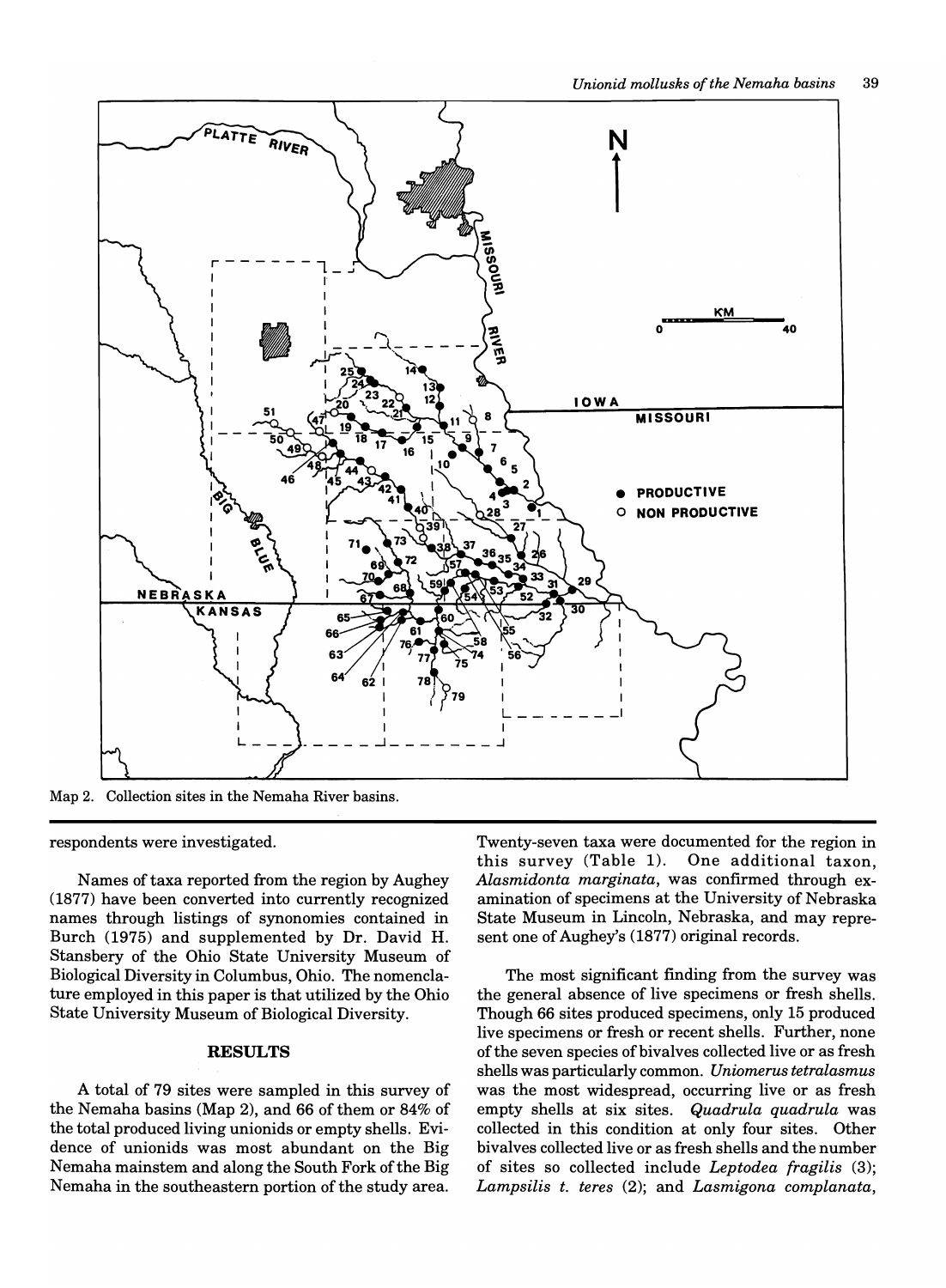#### *40 E. Hoke*

Table 1. Unionid mollusks collected from the Nemaha River Basins by collection site.  $L = live$ ;  $F = fresh$  shell;  $R = recent$  shell; D = dry shell; WD = weathered dry shell; S = subfossil or chalky shell. Arrangement of taxa follows Stansbery and Borror (1983).

Г

## LITTLE NEMAHA BASIN -

|                                                     |                              | Little Nemaha River |           |   |    |                                    |    | Whiskey<br>Run |      |
|-----------------------------------------------------|------------------------------|---------------------|-----------|---|----|------------------------------------|----|----------------|------|
|                                                     | <b>Collection sites:</b>     | $\overline{2}$      | 6         | 9 | 11 | 21                                 | 23 | 24             | 1    |
|                                                     | Year(s) collected:           |                     |           |   |    | 1981 1981 1981 1981 1981 1973 1976 |    |                | 1995 |
| <b>Taxa collected</b>                               |                              |                     |           |   |    |                                    |    |                |      |
| 1. Anodonta (Utterbackia) imbecillis Say, 1829      |                              |                     |           |   |    |                                    |    |                |      |
| 2. Anodonta (Pyganodon) grandis grandis Say, 1829   |                              |                     |           |   | S  |                                    | WD |                |      |
| 3. Anodontoides ferussacianus (Lea, 1834)           |                              |                     |           |   |    |                                    |    |                |      |
| 4. Strophitus undulatus undulatus (Say, 1817)       |                              |                     |           |   |    |                                    |    |                |      |
| 5. Arcidens confragosus (Say, 1829)                 |                              |                     |           |   |    |                                    |    |                |      |
| 6. Lasmigona complanata (Barnes, 1823)              |                              |                     |           |   |    |                                    |    |                |      |
| 7. Lasmigona compressa (Lea, 1829)                  |                              |                     |           |   |    |                                    |    |                |      |
| 8. Tritogonia verrucosa (Rafinesque, 1820)          |                              |                     |           |   |    |                                    |    |                |      |
| 9. Quadrula quadrula (Rafinesque, 1820)             |                              |                     |           |   |    |                                    |    |                |      |
| 10. Quadrula pustulosa pustulosa (Lea, 1831)        |                              |                     | $\bf S$   |   |    |                                    |    |                |      |
| 11. Amblema plicata plicata (Say, 1817)             |                              |                     | S         | S |    | S                                  |    |                | S    |
| 12. Fusconaia flava (Rafinesque, 1820)              |                              |                     |           |   |    |                                    |    |                |      |
| 13. Uniomerus tetralasmus (Say, 1831)               |                              |                     | L         |   |    | <b>WD</b>                          | D  | L              |      |
| 14. Actinonaias ligamentina carinata (Barnes, 1823) |                              |                     |           |   |    |                                    |    |                |      |
| 15. Obovaria olivaria (Rafinesque, 1820)            |                              |                     |           |   |    |                                    |    |                |      |
| 16. Truncilla truncata (Rafinesque, 1820)           |                              |                     |           |   |    |                                    |    |                |      |
| 17. Truncilla donaciformis (Lea, 1827)              |                              |                     |           |   |    |                                    |    |                |      |
| 18. Leptodea fragilis (Rafinesque, 1820)            |                              |                     |           |   |    |                                    |    |                |      |
| 19. Potamilus alatus (Say, 1817)                    |                              |                     |           |   |    |                                    |    |                |      |
| 20. Potamilus ohiensis (Rafinesque, 1820)           |                              | L                   |           |   |    | WD                                 | D  |                |      |
| 21. Toxolasma parvus (Barnes, 1823)                 |                              |                     |           |   |    |                                    |    |                |      |
| 22. Ligumia recta (Lamarck, 1819)                   |                              |                     |           |   |    |                                    |    |                |      |
| 23. Ligumia subrostrata (Say, 1831)                 |                              |                     |           |   |    |                                    |    | WD             |      |
| 24. Lampsilis teres f. teres (Rafinesque, 1820)     |                              |                     | <b>WD</b> |   |    |                                    |    |                |      |
| 25. Lampsilis teres f. anodontoides (Lea, 1831)     |                              |                     |           |   |    |                                    |    |                |      |
| 26. Lampsilis radiata luteola (Lamarck, 1819)       |                              |                     |           |   |    |                                    |    |                |      |
| 27. Lampsilis ventricosa (Barnes, 1823)             |                              |                     |           |   |    |                                    |    |                |      |
| 28. Unidentifiable unionids                         |                              |                     |           |   |    |                                    |    |                |      |
|                                                     | <b>Total taxa collected:</b> | 1                   | 4         | 1 | 1  | 3                                  | 3  | 2              | 1    |

*Quadrula p. pustulosa, Potamilus ohiensis,* and *Ligumia subrostrata* at one site each.

Though not represented in survey collections as live records, *Anodonta g. grandis,* A. *imbecillis,* and *Toxolasma parvus* are probably present in area pond and reservoir habitats, which were not extensively sampled. The remaining seventeen unionids were represented in survey collections solely by empty shells generally in weathered or chalky condition, suggesting a decrease of as much as 61% of the living unionid fauna of the region. The most widely distributed bivalves collected were *Amblema p. plicata, Fusconaia /lava, Strophitus u. undulatus,* and *Ligumia subrostrata.* With one exception, all of these were weathered shells only. A single specimen of *L. subrostrata* was collected as a fresh empty shell at a single location.

Table 2 summarizes the survey results by river basin and type of environment. Species diversity, as indicated primarily by empty shells, was formerly concentrated in the major rivers of the Nemaha basins. Generally, there is a greater variety of both habitat and host fish in larger rivers, and the Nemaha rivers at one time conformed to this pattern. This is a normal distribution pattern for unionids, but it contrasts with that of the Elkhorn and Platte basins of Nebraska. In those basins, substrates of the larger rivers are primarily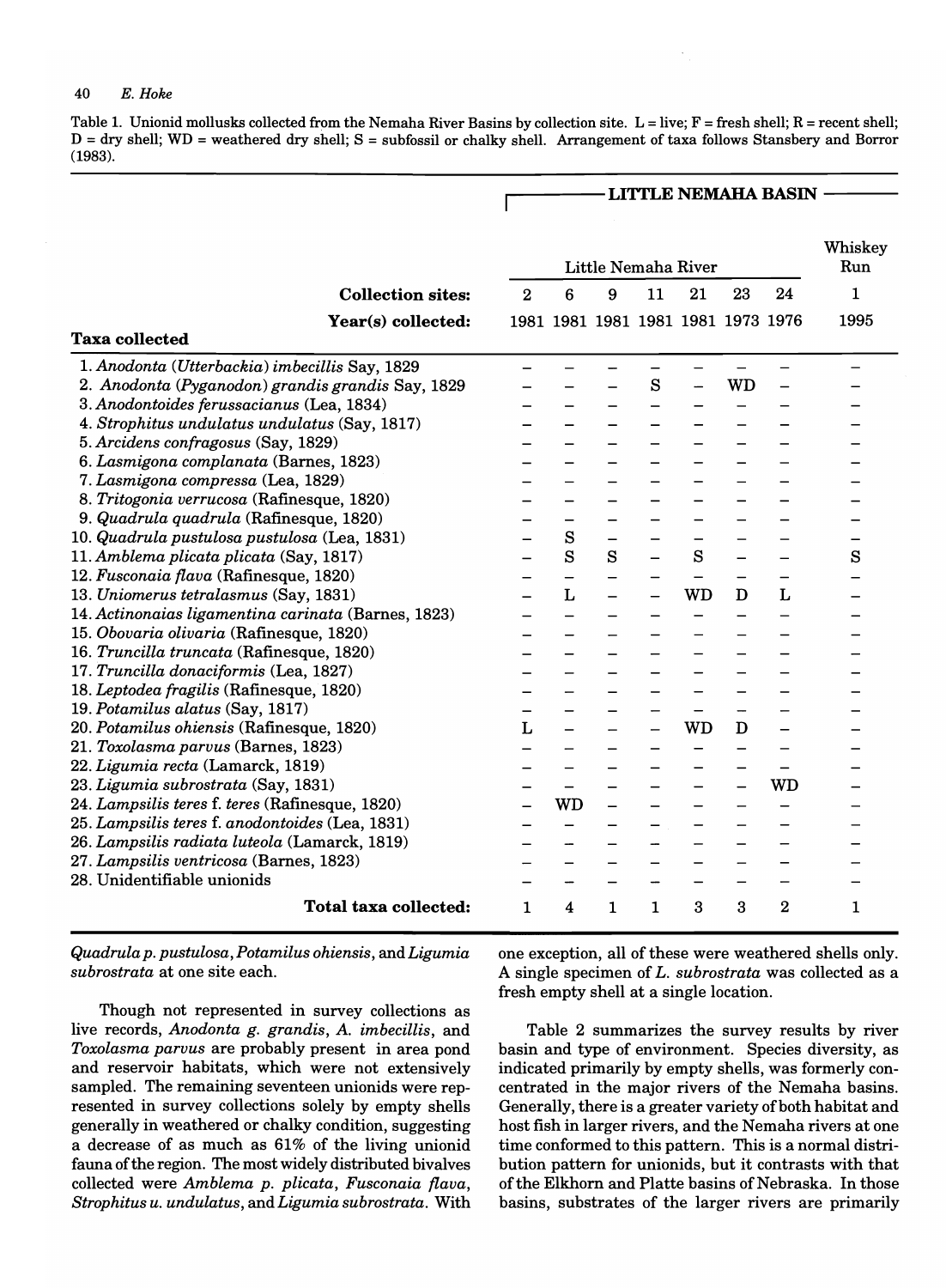Table 1. Continued.

|                    | - LITTLE NEMAHA BASIN, continued - |                          |                          |                          |                              |                                |                          |                          |                          |                          |                          |                          |                          |                          |
|--------------------|------------------------------------|--------------------------|--------------------------|--------------------------|------------------------------|--------------------------------|--------------------------|--------------------------|--------------------------|--------------------------|--------------------------|--------------------------|--------------------------|--------------------------|
|                    | Indian<br>Creek                    |                          | Creek Creek              |                          | Hughes Rock Houchen<br>Creek | North Fork<br>Little Nemaha R. |                          |                          | Little Nemaha River      | Hooper<br>Creek          |                          |                          |                          |                          |
| <b>Sites:</b>      | 3                                  | $\overline{\mathbf{4}}$  | $\overline{5}$           | 7                        | 10                           | 12                             | 13                       | 14                       | 15                       | 16                       | 17                       | 18                       | 19                       | 25                       |
| Year(s): 1981 1995 |                                    |                          | 1995                     | 1995                     | 1995                         |                                | 1995 1976 1995           |                          |                          | 1995 1995 1995 1995 1995 |                          |                          |                          | 1990                     |
| 1.                 | $\overline{\phantom{0}}$           | -                        | $\overline{\phantom{0}}$ | $\overline{\phantom{0}}$ |                              | $\overline{\phantom{0}}$       |                          | $\overline{\phantom{0}}$ | $\overline{\phantom{0}}$ |                          |                          |                          |                          | $\overline{\phantom{0}}$ |
| 2.                 |                                    |                          |                          |                          |                              |                                |                          |                          |                          |                          |                          |                          |                          |                          |
| 3.                 |                                    |                          | -                        | —                        | $\mathbf s$                  | -                              |                          | $\overline{\phantom{0}}$ | $\overline{\phantom{0}}$ | -                        |                          | —                        | $\overline{\phantom{0}}$ |                          |
| 4.                 |                                    |                          |                          | -                        |                              |                                |                          | $\overline{\phantom{0}}$ | $\mathbf S$              | —                        | $\overline{\phantom{0}}$ | S                        | S                        |                          |
| 5.                 |                                    |                          |                          |                          |                              |                                |                          | —                        | —                        | -                        |                          | —                        | —                        |                          |
| 6.                 | -                                  |                          | -                        |                          | $\overline{\phantom{0}}$     | —                              |                          | $\overline{\phantom{0}}$ | $\overline{\phantom{0}}$ | —                        |                          | $\overline{\phantom{0}}$ | $\overline{\phantom{0}}$ |                          |
| 7.                 |                                    |                          |                          |                          |                              |                                |                          | —                        | —                        |                          |                          |                          | -                        |                          |
| 8.                 |                                    |                          |                          | -                        | -                            | -                              |                          | $\overline{\phantom{0}}$ | $\mathbf s$              | $\overline{\phantom{0}}$ | $\overline{\phantom{0}}$ | -                        | —                        |                          |
| 9.                 |                                    |                          | -                        | —                        |                              | -                              |                          | —                        | —                        | —                        | $\bf S$                  |                          | $\overline{\phantom{0}}$ | -                        |
| 10.                | —                                  |                          |                          | —                        |                              | —                              |                          | $\overline{\phantom{m}}$ | —                        | -                        | $\qquad \qquad -$        | —                        | $\qquad \qquad -$        | -                        |
| 11.                | WD                                 | <b>WD</b>                | —                        | S                        | $\overline{\phantom{0}}$     | $\mathbf S$                    | $\overline{\phantom{0}}$ | S                        | S                        | —                        |                          | $\overline{\phantom{0}}$ | WD                       | S                        |
| 12.                | $\overline{\phantom{m}}$           | -                        | —                        | $\qquad \qquad -$        |                              | $\overline{\phantom{0}}$       |                          | $\qquad \qquad -$        | S                        | —                        |                          | S                        | S                        | —                        |
| 13.                | L                                  |                          | —                        | $\overline{\phantom{0}}$ | $\qquad \qquad -$            | $\bf S$                        | <b>WD</b>                | $\mathbf D$              |                          | —                        | $\qquad \qquad$          |                          | $\mathbf D$              | -                        |
| 14.                | $\overline{\phantom{0}}$           | -                        |                          | -                        | $\overline{\phantom{0}}$     | $\overline{\phantom{0}}$       | $\overline{\phantom{0}}$ | $\overline{\phantom{0}}$ | $\overline{\phantom{0}}$ |                          |                          |                          | $\overline{\phantom{0}}$ |                          |
| 15.                |                                    |                          |                          | -                        |                              | -                              |                          | -                        |                          |                          |                          | -                        | —                        |                          |
| 16.                |                                    |                          |                          | -                        |                              | —                              |                          | $\overline{\phantom{0}}$ |                          | -                        |                          | —                        | -                        |                          |
| 17.                |                                    |                          | $\overline{\phantom{0}}$ |                          |                              | $\overline{\phantom{0}}$       | $\overline{\phantom{0}}$ | $\overline{\phantom{0}}$ | -                        | -                        |                          |                          | $\overline{\phantom{0}}$ |                          |
| 18.                |                                    | -                        |                          |                          |                              | —                              | $\qquad \qquad -$        | -                        |                          |                          |                          |                          | -                        |                          |
| 19.                |                                    | $\overline{\phantom{0}}$ | —                        | —                        |                              | —                              |                          | $\overline{\phantom{0}}$ | $\overline{\phantom{0}}$ | $\overline{\phantom{0}}$ |                          | —                        | $\overline{\phantom{0}}$ |                          |
| 20.                |                                    | -                        |                          |                          |                              | $\overline{\phantom{0}}$       | $\mathbf D$              | $\qquad \qquad -$        |                          |                          |                          |                          | —                        |                          |
| 21.                |                                    |                          |                          |                          |                              | —                              | $\overline{\phantom{0}}$ |                          |                          |                          |                          |                          | —                        |                          |
| 22.                |                                    |                          |                          | -                        |                              | $\overline{\phantom{0}}$       | $\overline{\phantom{0}}$ | —                        |                          | —                        | $\overline{\phantom{0}}$ | $\qquad \qquad -$        | —                        |                          |
| 23.                |                                    | $\overline{\phantom{0}}$ | $\overline{\phantom{0}}$ | $\overline{\phantom{0}}$ | $\mathbf s$                  | $\overline{\phantom{0}}$       | $\overline{\phantom{0}}$ | $\overline{\phantom{0}}$ |                          | $\overline{\phantom{0}}$ | $\overline{\phantom{0}}$ | S                        | S                        |                          |
| 24.                |                                    | -                        | —                        | —                        | S                            | -                              |                          | $\overline{\phantom{0}}$ | -                        | -                        | $\overline{\phantom{0}}$ | —                        | —                        |                          |
| 25.                | $\overline{\phantom{0}}$           | $\overline{\phantom{0}}$ | $\overline{\phantom{0}}$ | -                        | $\overline{\phantom{0}}$     | $\qquad \qquad$                | $\overline{\phantom{0}}$ | $\overline{\phantom{0}}$ | -                        | —                        | $\qquad \qquad$          | $\qquad \qquad -$        | $\overline{\phantom{0}}$ |                          |
| 26.                | —                                  | -                        | $\overline{\phantom{0}}$ |                          |                              | $\qquad \qquad$                |                          | -                        | —                        | -                        | $\qquad \qquad -$        | $\mathbf s$              | —                        |                          |
| 27.                |                                    | $\overline{\phantom{0}}$ |                          |                          |                              |                                | $\overline{\phantom{0}}$ | -                        | -                        | —                        |                          | $\overline{\phantom{0}}$ | $\overline{\phantom{0}}$ |                          |
| 28.                |                                    | —                        | <b>WD</b>                |                          |                              | —                              | $\qquad \qquad -$        | $\overline{\phantom{m}}$ | $\overline{\phantom{0}}$ | $\bf S$                  | $\qquad \qquad$          | $\overline{\phantom{0}}$ | $\overline{\phantom{0}}$ | -                        |
| Tot. taxa:         | $\bf{2}$                           | $\mathbf{1}$             | 1                        | $\mathbf{1}$             | 3                            | $\overline{2}$                 | $\overline{\mathbf{2}}$  | $\overline{\mathbf{2}}$  | 4                        | $\mathbf{1}$             | 1                        | 4                        | $\bf 5$                  | $\mathbf 1$              |

shifting sand and bivalves are largely absent except in the more biologically rich creeks and creeklike habitats (Hoke, 1994, 1995).

Species diversity at productive collection sites was low, averaging 4.2 species per site, but included in this total are the lower portion of the Big Nemaha and the South Fork of the Big Nemaha, which were the most biologically diverse areas of the study region. Excluding these areas, the average diversity for productive sites in the region was just 2.8 species per site. Within the Little Nemaha basin it was even lower at 2.1 species per site.

#### DISTRIBUTIONS

The species collected in the survey are discussed in detail below and cross referenced to the accompanying maps. Collection sites are denoted on the maps by circles and triangles. Closed circles or triangles indicate sites at which a given taxon was collected, while open circles indicate other collection sites. All sites were collected by the author.

*Anodonta g. grandis* (Map 3) was collected at sixteen sites throughout the basin, but it was not collected live at any site. It appears to have been extirpated from the rivers of the region, but the lower 10 miles of the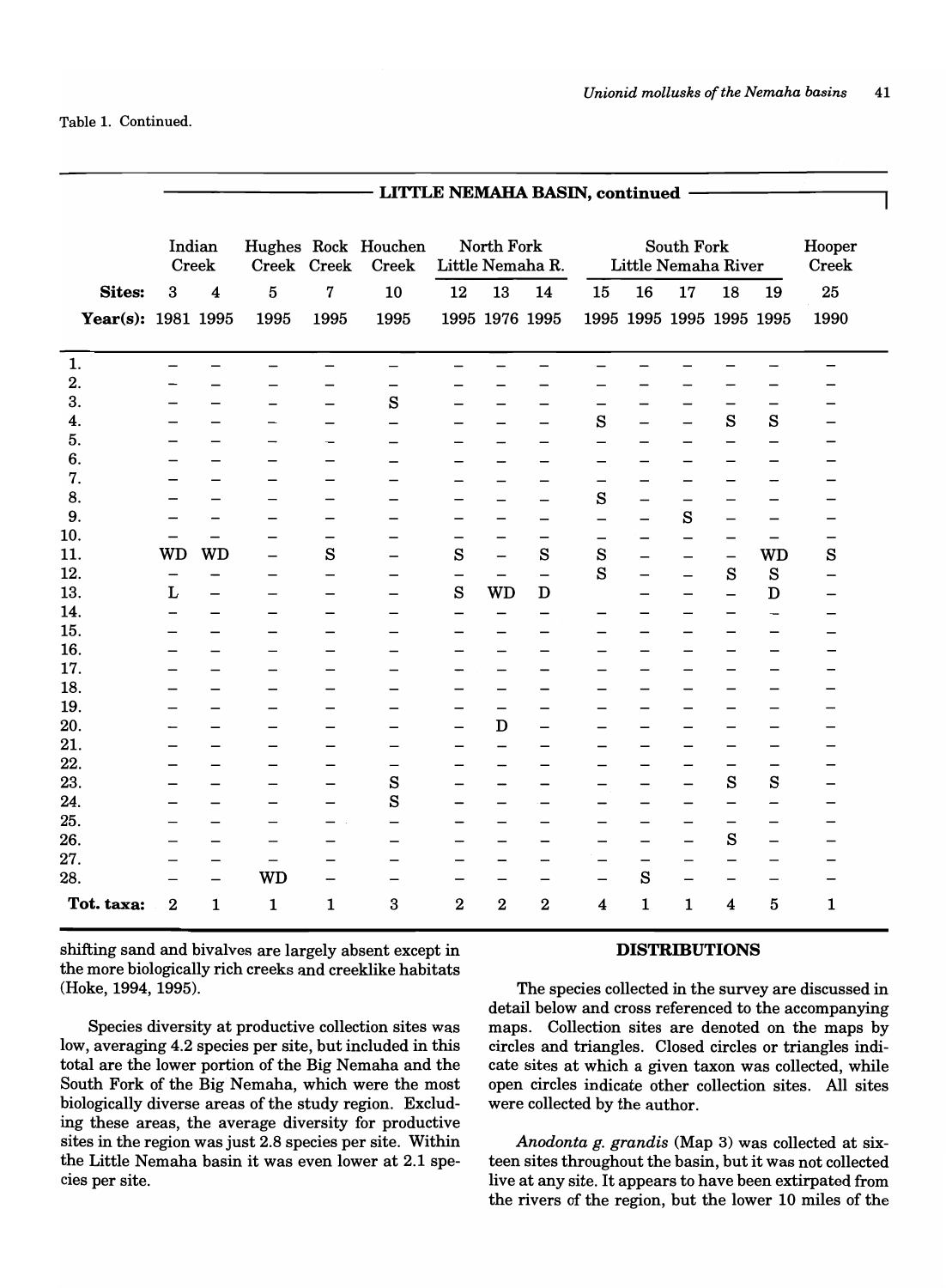Table 1. Continued.

|               |                               |                          |                               |                                                  |                          | <b>BIG NEMAHA BASIN</b>  |                          |                          |                                         |                          |                          |                          |                               |                          |
|---------------|-------------------------------|--------------------------|-------------------------------|--------------------------------------------------|--------------------------|--------------------------|--------------------------|--------------------------|-----------------------------------------|--------------------------|--------------------------|--------------------------|-------------------------------|--------------------------|
|               | River                         |                          |                               | Big Nemaha Muddy W. Fork Walnut<br>Cr. Muddy Cr. | Cr.                      | Pony<br>Creek            |                          |                          | North Fork Big Nemaha River             |                          |                          |                          |                               |                          |
| <b>Sites:</b> | 29                            | 31                       | 26                            | 27                                               | 30                       | 32                       | 33                       | 34                       | 35                                      | 36                       | 37                       | 38                       | 40                            | 41                       |
| Year $(s)$ :  | 1995 1995                     |                          | 1980                          | 1976                                             | 1995                     | 1995                     |                          |                          | 1995 1981 1995 1981 1995 1995 1981 1981 |                          |                          | 1981 1976                |                               |                          |
| 1.            | —                             | $\rightarrow$            | —                             | —                                                | —                        | $\overline{\phantom{0}}$ | $\overline{\phantom{0}}$ |                          |                                         |                          |                          |                          |                               |                          |
| 2.            |                               | $\mathbf s$              |                               |                                                  |                          | $\mathbf{s}$             | $\mathbf{s}$             |                          |                                         |                          |                          |                          |                               |                          |
| 3.            | -<br>S                        | $\qquad \qquad -$<br>S   | -                             |                                                  | —                        | $\rm s$                  | $\overline{\phantom{0}}$ |                          |                                         |                          | -<br>$\rm s$             | —                        | -<br>$\overline{\phantom{0}}$ | $\qquad \qquad -$<br>S   |
| 4.<br>5.      |                               | —                        | -                             |                                                  |                          |                          |                          |                          |                                         | —                        | -                        | $\overline{\phantom{0}}$ | $\overline{\phantom{0}}$      | $\overline{\phantom{0}}$ |
| 6.            |                               | S                        | ۰                             |                                                  |                          |                          |                          |                          |                                         |                          | -                        | L                        | $\overline{\phantom{0}}$      | S                        |
| 7.            | $\overline{\phantom{0}}$      | $\qquad \qquad$          | -                             |                                                  |                          | $\overline{\phantom{0}}$ |                          |                          |                                         |                          |                          | —                        | $\overline{\phantom{0}}$      | $\overline{\phantom{0}}$ |
| 8.            | S                             | S                        | -                             |                                                  | -                        | $\qquad \qquad -$        | -                        |                          |                                         |                          |                          | $\overline{\phantom{0}}$ |                               | $\overline{\phantom{0}}$ |
| 9.            | <b>WD</b>                     | $\qquad \qquad -$        | -                             | —                                                | Г                        | L                        | $\overline{\phantom{0}}$ | —                        |                                         |                          | —                        | L                        | -                             |                          |
| 10.           | <b>WD</b>                     | S                        |                               |                                                  | $\overline{\phantom{0}}$ | L                        | $\overline{\phantom{0}}$ | $\mathbf{s}$             | $\qquad \qquad -$                       | S                        |                          | —                        |                               | —                        |
| 11.           | —                             | S                        |                               |                                                  | $\overline{\phantom{0}}$ | <b>WD</b>                | $\mathbf S$              | S                        | $\rm s$                                 | $\overline{\phantom{0}}$ | WD                       | S                        | $\overline{\phantom{0}}$      | S                        |
| 12.           | $\mathbf{s}$                  | <b>WD</b>                |                               | —                                                | —                        | S                        | S                        | $\mathbf{s}$             | <b>WD</b>                               | —                        | S                        | S                        | $\overline{\phantom{0}}$      | S                        |
| 13.           | $\overline{\phantom{0}}$      | $\overline{\phantom{0}}$ | —                             | Г                                                | $\overline{\phantom{0}}$ | <b>WD</b>                | $\overline{\phantom{0}}$ |                          |                                         |                          |                          |                          | -                             | -                        |
| 14.           | $\overline{\phantom{0}}$      |                          | -                             | $\overline{\phantom{0}}$                         | $\overline{\phantom{0}}$ | $\overline{\phantom{0}}$ |                          |                          |                                         |                          |                          | -                        |                               | -                        |
| 15.           |                               | $\overline{\phantom{0}}$ | -                             |                                                  |                          |                          |                          |                          |                                         |                          |                          |                          |                               |                          |
| 16.           | $\mathbf S$                   | S                        | -                             |                                                  | -                        |                          |                          |                          |                                         |                          |                          |                          |                               |                          |
| 17.           | S                             | $\overline{\phantom{0}}$ |                               |                                                  | $\overline{\phantom{0}}$ |                          |                          |                          |                                         |                          |                          |                          |                               |                          |
| 18.           | $\mathbf R$                   | $\overline{\phantom{0}}$ | -                             |                                                  | $\mathbf R$              |                          | -                        |                          |                                         |                          |                          |                          |                               |                          |
| 19.           | WD                            | $\mathbf{s}$             | -                             |                                                  | $\overline{\phantom{0}}$ |                          |                          |                          |                                         |                          |                          | —                        |                               |                          |
| 20.           | $\mathbf D$                   | $\mathbf{s}$             |                               |                                                  |                          |                          |                          |                          |                                         |                          | —                        | <b>WD</b>                |                               |                          |
| 21.           |                               | $\overline{\phantom{0}}$ |                               |                                                  |                          |                          |                          |                          |                                         |                          |                          | -                        |                               |                          |
| 22.           |                               | $\overline{\phantom{0}}$ |                               |                                                  | -                        | $\overline{\phantom{0}}$ |                          | -                        |                                         |                          |                          |                          |                               |                          |
| 23.           | S<br>S                        | S                        |                               |                                                  | —                        | S                        |                          | -                        |                                         | -                        |                          | S                        |                               |                          |
| 24.<br>25.    |                               | S                        |                               |                                                  |                          |                          |                          |                          |                                         | L                        |                          | -                        |                               |                          |
| 26.           |                               | S                        | -                             |                                                  | -                        | $\overline{\phantom{0}}$ | —                        | $\overline{\phantom{0}}$ |                                         |                          |                          | -                        | -                             | -                        |
| 27.           | $\overline{\phantom{0}}$<br>S | S                        | —<br>$\overline{\phantom{0}}$ |                                                  |                          |                          | —                        | -<br>—                   |                                         |                          | $\overline{\phantom{0}}$ | $\overline{\phantom{0}}$ | $\overline{\phantom{0}}$<br>- |                          |
| 28.           |                               | $\overline{\phantom{0}}$ | $\mathbf s$                   |                                                  |                          |                          |                          |                          |                                         |                          |                          | $\overline{\phantom{0}}$ | $\rm s$                       |                          |
| Tot. taxa:    | 13                            | 14                       | 1                             | 1                                                | 2                        | 8                        | 3                        | 3                        | $\bf{2}$                                | $\bf{2}$                 | 3                        | 6                        | $\mathbf 1$                   | 4                        |

Big and Little Nemaha were not collected and may yield live specimens in the future. The demise of *Anodonta grandis* from the Nemaha system may be more apparent than real. It is probable that area ponds contain populations, and these habitats were not sampled in this study.

*Anodonta imbecillis* (Map 3) was located at only one site in this study. A weathered individual was retrieved from Burchard Lake, however, like *Anodonta grandis,* it is probably much more common in the area than indicated by this survey. Its preferred habitat, quiet waters of ponds and lakes, was not extensively sampled.

Specimens of *Anodontoides ferussacianus* (Map 4) were recovered at seven sites in the Nemaha basins. They were found in the upper portions of the basins along small tributaries. A similar distribution pattern has also been reported for this taxon for the Elkhorn basin (Hoke, 1994) and the Platte River basin (Hoke, 1995). All specimens found were either subfossil or highly weathered single valves, and it is doubtful that live populations survive in the basins at the present time.

*Strophitus u. undulatus* (Map 5) was one of the most widely distributed unionids recovered in the survey. Despite its abundance in survey collections, it is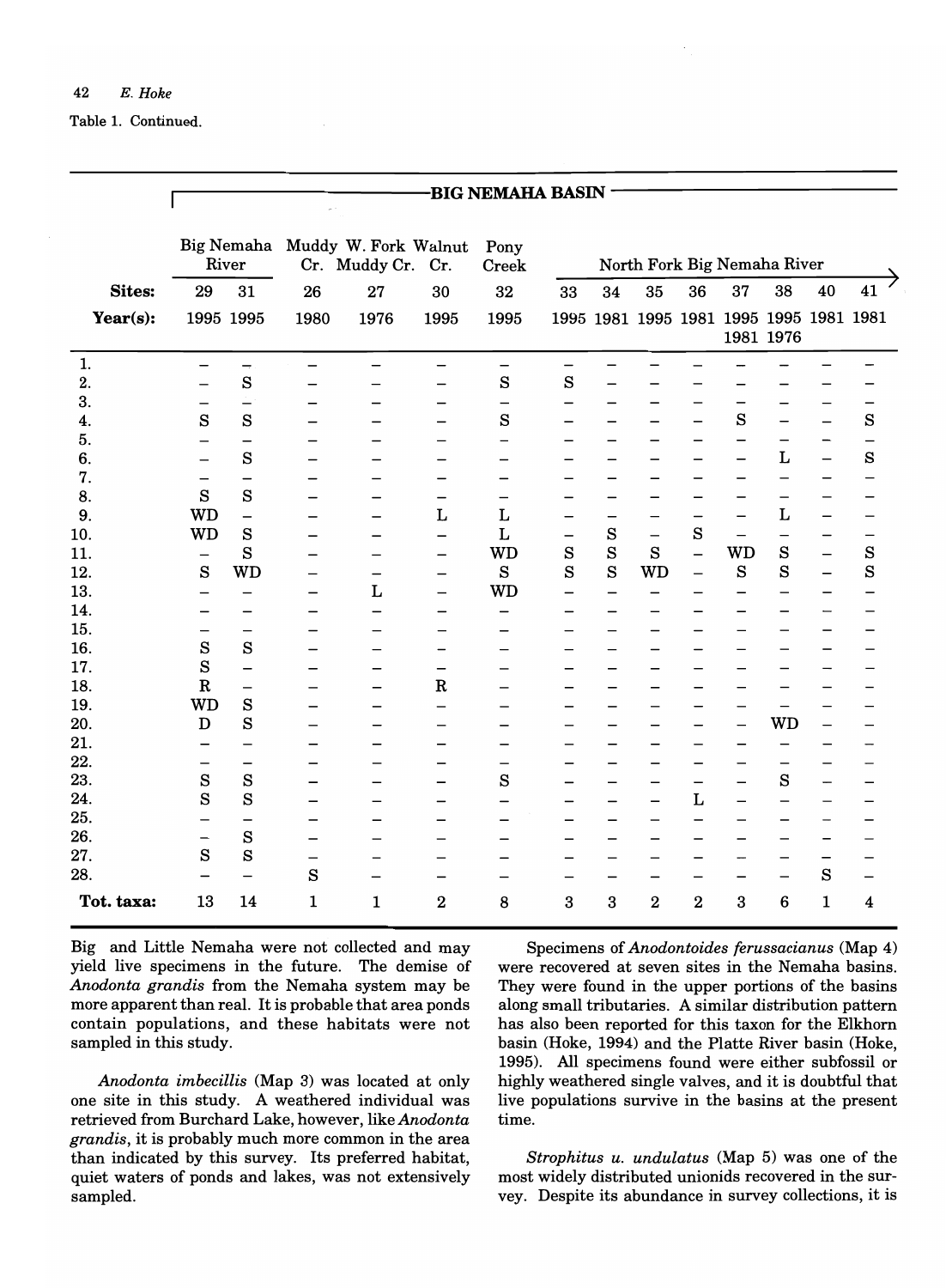|                              | South Fork Big Nemaha River<br>N. Fork Big Nemaha R. |                                                      |                                                          |                                                      |                                                  |                                                                        |                                                      |                                                      |                                                      |                                                      | Rock<br>Creek                                        | Fourmile<br><b>Creek</b>                             |                                                      |                                               |                |
|------------------------------|------------------------------------------------------|------------------------------------------------------|----------------------------------------------------------|------------------------------------------------------|--------------------------------------------------|------------------------------------------------------------------------|------------------------------------------------------|------------------------------------------------------|------------------------------------------------------|------------------------------------------------------|------------------------------------------------------|------------------------------------------------------|------------------------------------------------------|-----------------------------------------------|----------------|
| <b>Sites:</b>                | 42                                                   | 44                                                   | 45                                                       | 46                                                   | 53                                               | 55                                                                     | 56                                                   | 58                                                   | 59                                                   | 60                                                   | 74                                                   | 77                                                   | 78                                                   | 52                                            | 54             |
| Year(s): 1981 1981 1995 1995 |                                                      |                                                      |                                                          |                                                      |                                                  |                                                                        |                                                      |                                                      |                                                      |                                                      |                                                      | 1995 1995 1995 1981 1995 1995 1995 1985 1995         |                                                      | 1995<br>1990                                  | 1995           |
| 1.<br>2.                     | $\qquad \qquad \blacksquare$                         | —<br>-                                               | -<br>-                                                   |                                                      | —                                                | —<br>-                                                                 | -                                                    |                                                      | $\overline{\phantom{0}}$<br>$\overline{\phantom{0}}$ | <b>WD</b>                                            | —<br>S                                               | —                                                    | —<br>S                                               | $\overline{\phantom{0}}$<br>—                 | —              |
| 3.<br>4.                     |                                                      | $\qquad \qquad$<br>$\qquad \qquad \qquad$            | -<br>${\bf S}$                                           |                                                      | $\qquad \qquad$<br>$\qquad \qquad \qquad$        | $\overline{\phantom{m}}$<br>S                                          | -<br>—                                               | -                                                    | $\overline{\phantom{m}}$<br>S                        | —<br>S                                               | S                                                    | S                                                    | -<br>S                                               | S                                             | -<br>S         |
| 5.<br>6.                     | -                                                    | $\qquad \qquad$<br>$\qquad \qquad$                   | $\overline{\phantom{0}}$<br>S                            |                                                      | $\overline{\phantom{0}}$<br><b>WD</b>            | $\overline{\phantom{0}}$<br>$\qquad \qquad$                            | —<br>—                                               | $\overline{\phantom{0}}$<br>$\overline{\phantom{0}}$ | $\qquad \qquad$<br>S                                 | —<br>S                                               | —<br>S                                               | S                                                    | $\overline{\phantom{a}}$<br>$\overline{\phantom{0}}$ |                                               |                |
| 7.<br>8.                     |                                                      | $\overline{\phantom{0}}$                             | —<br>$\overline{\phantom{0}}$                            | $\overline{\phantom{0}}$                             | —<br>$\qquad \qquad -$                           | $\overline{\phantom{0}}$<br><b>WD</b>                                  | -<br>—                                               | —                                                    | —<br>$\overline{\phantom{0}}$                        | $\overline{\phantom{0}}$<br>$\overline{\phantom{0}}$ | S<br>$\overline{\phantom{0}}$                        | $\overline{\phantom{0}}$<br>$\overline{\phantom{a}}$ | $\qquad \qquad$<br>$\overline{\phantom{0}}$          | $\qquad \qquad -$<br><b>WD</b>                |                |
| 9.<br>10.                    |                                                      |                                                      | —<br>—                                                   | $\overline{\phantom{a}}$<br>$\overline{\phantom{0}}$ | S<br>S<br><b>WD</b>                              | <b>WD</b><br>D                                                         | $\overline{\phantom{0}}$<br>$\overline{\phantom{0}}$ | S<br>S                                               | D<br>$\overline{\phantom{0}}$                        | <b>WD</b><br><b>WD</b>                               | $\overline{\phantom{0}}$<br>$\overline{\phantom{0}}$ | $\overline{\phantom{0}}$<br><b>WD</b>                | $\overline{\phantom{0}}$<br>-<br>S                   | <b>WD</b><br><b>WD</b>                        | —<br><b>WD</b> |
| 11.<br>12.<br>13.            |                                                      | $\overline{\phantom{0}}$                             | -<br>-                                                   | $\overline{\phantom{0}}$<br>$\qquad \qquad \qquad$   | <b>WD</b>                                        | <b>WD</b><br>S                                                         | $\mathbf S$<br>S                                     | S<br>S                                               | S<br>S                                               | <b>WD</b><br><b>WD</b><br><b>WD</b>                  | S<br>S<br>S                                          | <b>WD</b><br><b>WD</b>                               | S<br>S?                                              | WD                                            | <b>WD</b>      |
| 14.<br>15.                   |                                                      | -<br>$\overline{\phantom{0}}$                        | -<br>—<br>—                                              | $\qquad \qquad$<br>$\equiv$<br>$\qquad \qquad$       | —<br>$\overline{\phantom{0}}$<br>S               | $\overline{\phantom{0}}$<br>$\overline{\phantom{0}}$<br>$\overline{a}$ | -<br>S<br>S?                                         | —<br>$\overline{\phantom{0}}$<br>$\qquad \qquad -$   | $\overline{\phantom{0}}$<br>$\overline{\phantom{0}}$ | $\overline{\phantom{0}}$<br>$\qquad \qquad -$        | $\overline{\phantom{0}}$                             | $\overline{\phantom{0}}$                             | —                                                    | -                                             |                |
| 16.<br>17.                   |                                                      |                                                      | —<br>—                                                   |                                                      | $\qquad \qquad \qquad$<br>$\qquad \qquad \qquad$ |                                                                        | $\overline{\phantom{0}}$<br>${\bf S}$                | S<br>$\qquad \qquad \blacksquare$                    | $\equiv$                                             | S<br>—                                               | $\qquad \qquad -$<br>$\qquad \qquad \qquad$          | $\overline{\phantom{0}}$                             | —<br>—                                               |                                               |                |
| 18.<br>19.                   |                                                      |                                                      | $\overline{\phantom{0}}$<br>$\overline{\phantom{0}}$     | $\overline{\phantom{0}}$                             | D<br>$\qquad \qquad$                             | D<br>S                                                                 | $\mathbf R$<br>$\overline{\phantom{0}}$              | S<br>S                                               | $\overline{\phantom{0}}$<br>S                        |                                                      |                                                      | $\overline{\phantom{0}}$<br>$\overline{\phantom{0}}$ | —<br>—                                               |                                               |                |
| 20.<br>21.                   |                                                      | $\overline{\phantom{0}}$<br>$\overline{\phantom{0}}$ | —<br>—                                                   | —                                                    | $\qquad \qquad -$<br>$\qquad \qquad$             | WD?                                                                    | D<br>$\overline{\phantom{0}}$                        | S                                                    | WD                                                   | $\overline{\phantom{0}}$<br>—                        | $\qquad \qquad -$<br>$\qquad \qquad -$               | $\overline{\phantom{m}}$                             | S                                                    | $\overline{\phantom{0}}$                      |                |
| 22.<br>23.                   |                                                      | —<br>-                                               | —<br>$\qquad \qquad \qquad$                              | $\qquad \qquad$                                      | $\qquad \qquad \qquad$                           | $\overline{\phantom{0}}$<br>S                                          | S?<br>D                                              | S<br>$\overline{\phantom{0}}$                        | S<br>S                                               | $\qquad \qquad \longleftarrow$<br>${\bf S}$          | $\qquad \qquad \blacksquare$<br>${\bf S}$            | $\bf F$                                              | $\overline{\phantom{0}}$<br>S                        | ${\bf S}$                                     | —              |
| 24.<br>25.                   | $\overline{\phantom{0}}$                             | $\overline{\phantom{m}}$<br>$\qquad \qquad$          | ${\bf S}$<br>$\qquad \qquad -$                           | —<br>$\overline{\phantom{m}}$                        | $\qquad \qquad$<br><b>WD</b>                     | S<br>S                                                                 | $\mathbf F$<br>S                                     | S<br>$\overline{\phantom{0}}$                        | $\overline{\phantom{0}}$<br>$\overline{\phantom{0}}$ | S<br>—                                               | $\overline{\phantom{0}}$<br>-                        | $\overline{\phantom{0}}$<br>$\overline{\phantom{0}}$ | S?<br>$\qquad \qquad -$                              | $\qquad \qquad -$<br>$\overline{\phantom{0}}$ | ${\bf S}$      |
| 26.<br>27.                   | $\overline{\phantom{a}}$                             | $\overline{\phantom{0}}$<br>$\qquad \qquad \qquad$   | $\overline{\phantom{m}}$<br>$\qquad \qquad \blacksquare$ | $\overline{\phantom{m}}$<br>$\qquad \qquad -$        | <b>WD</b>                                        | S<br>S                                                                 | $\qquad \qquad -$<br>${\bf S}$                       | S<br>S                                               | S<br>S                                               | ${\bf S}$<br>S                                       | —<br>—                                               | $\overline{\phantom{m}}$<br>$\qquad \qquad \qquad$   | $\overline{\phantom{m}}$<br>$\qquad \qquad \qquad$   | <b>WD</b>                                     |                |
| 28.<br>Tot.taxa:             | S<br>1                                               | ${\bf S}$<br>1                                       | $\overline{\phantom{0}}$<br>3                            | S<br>$\mathbf{1}$                                    | $\qquad \qquad$<br>9                             | —<br>14                                                                | $\overline{\phantom{0}}$<br>12                       | $\overline{\phantom{0}}$<br>12                       | $\qquad \qquad -$<br>11                              | —<br>13                                              | —<br>8                                               | 6                                                    | —<br>8                                               | -<br>7                                        | 4              |

BIG NEMAHA BASIN, continued -

not represented by a single fresh shell. *Strophitus u. undulatus* was collected only as weathered or chalky empty shells, and in no instance were both valves of a single individual recovered. It has been collected in Nebraska only as a documented live record in the canals of the Platte basin in west-central Nebraska (Payton and Maher, 1995). Although formerly present in the eastern part of the state, the species is represented in recent collections only by weathered shells (Hoke 1994, 1995). It has probably been extirpated from the Nemaha basins.

*Arcidens confragosus* (Map 6) was represented at one site by several weathered valves. In Kansas this species is listed as threatened. It appears always to have been rare in Nebraska, having been reported from only one other site in the state (Hoke, 1994), and it is extremely doubtful that any live populations remain in the Nemaha basins.

*Lasmigona complanata* (Map 6) was found at numerous sites in the Big Nemaha basin but it was recovered live from only one site. A single live individual was collected at site 38 in a sand substrate at a depth of three inches. It was one of only two live mussels recovered at that site, which was collected when the river was nearly dry. This mussel may be present in the extreme lower 10 miles of the Big and Little Nemaha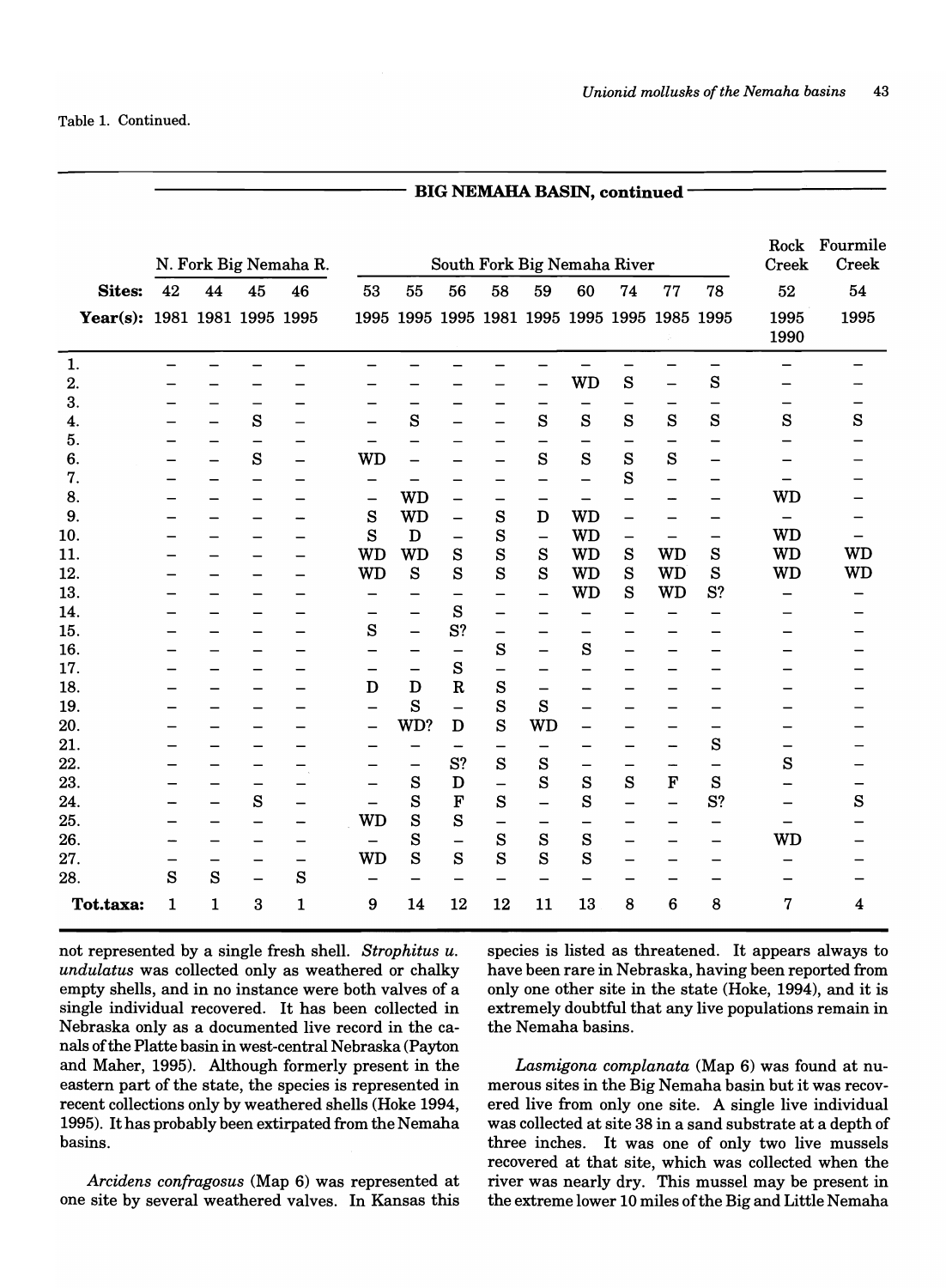Table 1. Continued.

|                                   |             |                          |                          |                          |                          |                          |                            |                          |                          |                          | - BIG NEMAHA BASIN, continued - |                                     |                     |                          |                          |
|-----------------------------------|-------------|--------------------------|--------------------------|--------------------------|--------------------------|--------------------------|----------------------------|--------------------------|--------------------------|--------------------------|---------------------------------|-------------------------------------|---------------------|--------------------------|--------------------------|
|                                   |             |                          |                          |                          |                          |                          |                            |                          |                          |                          |                                 |                                     |                     |                          |                          |
|                                   |             |                          |                          |                          |                          |                          | <b>Turkey Creek Basin-</b> |                          |                          |                          |                                 |                                     |                     |                          |                          |
|                                   |             |                          | <b>Turkey Creek</b>      |                          |                          |                          | Clear<br>Creek             |                          | Manley<br>Creek          | Cr.                      | Pole John-                      | W. Br.<br>son Cr. Turkey C. ard Lk. | Burch- Harris Wild- |                          | Cr. cat Cr.              |
| <b>Sites:</b>                     | 61          | 68                       | 69                       | 72                       | 73                       | 62                       | 63                         | 64                       | 66                       | 65                       | 67                              | 70                                  | 71                  | 75                       | 76                       |
| Year(s): 1995 1995 1995 1995 1980 |             |                          |                          |                          |                          |                          | 1995 1995                  |                          | 1995 1995                | 1995                     | 1995                            | 1995                                | 1980                | 1995                     | 1995                     |
| 1.                                |             | $\overline{\phantom{0}}$ | $\overline{\phantom{0}}$ | $\overline{\phantom{0}}$ | —                        | -                        |                            | $\qquad \qquad -$        | $\overline{\phantom{0}}$ | $\equiv$                 | $\overline{\phantom{0}}$        | $\overline{\phantom{0}}$            | <b>WD</b>           | $\overline{\phantom{0}}$ |                          |
| 2.                                | $\mathbf S$ | $\overline{\phantom{0}}$ | $\mathbf S$              | S                        | S                        |                          |                            | ${\bf S}$                | S                        | S                        | -                               | S                                   |                     | $\qquad \qquad -$        | ${\bf S}$                |
| 3.                                | S           | $\qquad \qquad -$        | S                        | $\overline{\phantom{0}}$ | $\overline{\phantom{0}}$ |                          | $\overline{\phantom{0}}$   | $\overline{\phantom{0}}$ | S                        | S                        |                                 |                                     |                     | S                        | $\overline{\phantom{0}}$ |
| 4.                                | S           | S                        | S                        | $\qquad \qquad -$        | $\overline{\phantom{0}}$ |                          |                            | S                        | $\equiv$                 | $\overline{\phantom{0}}$ |                                 |                                     |                     | S                        | S                        |
| 5.                                |             |                          |                          | -                        |                          |                          |                            |                          |                          | S                        |                                 |                                     |                     | $\overline{\phantom{0}}$ |                          |
| 6.                                |             | —                        |                          | <b>WD</b>                | $\overline{\phantom{0}}$ |                          |                            |                          |                          | -                        |                                 |                                     |                     | S                        |                          |
| 7.                                |             |                          |                          | $\overline{\phantom{0}}$ | -                        |                          |                            |                          |                          | $\overline{\phantom{0}}$ |                                 |                                     |                     | $\overline{\phantom{0}}$ |                          |
| 8.                                |             | $\overline{\phantom{0}}$ |                          |                          |                          |                          |                            |                          |                          | $\overline{\phantom{a}}$ |                                 |                                     |                     | $\overline{\phantom{0}}$ |                          |
| 9.                                |             | $\mathbf R$              |                          |                          |                          |                          |                            |                          |                          | $\overline{\phantom{0}}$ |                                 |                                     |                     |                          |                          |
| 10.                               |             | $\overline{\phantom{0}}$ | —                        | $\qquad \qquad -$        |                          |                          |                            |                          |                          | $\overline{\phantom{0}}$ |                                 |                                     |                     | $\overline{\phantom{0}}$ | <u>.</u>                 |
| 11.                               |             | $\qquad \qquad -$        | D                        | <b>WD</b>                | $\overline{\phantom{0}}$ |                          |                            | ${\bf S}$                | $\overline{\phantom{0}}$ | S                        |                                 |                                     |                     | <b>WD</b>                | S                        |
| 12.                               |             | S                        | $\mathbf D$              | S                        | $\overline{\phantom{0}}$ |                          | $\equiv$                   | S                        | S                        | $\overline{\phantom{0}}$ |                                 |                                     | $\qquad \qquad -$   | S                        | S                        |
| 13.                               |             | S                        | D                        | $\qquad \qquad -$        |                          |                          |                            |                          |                          |                          |                                 |                                     | L                   | S                        | $\mathbf R$              |
| 14.                               |             | $\overline{\phantom{0}}$ |                          |                          |                          |                          |                            |                          |                          |                          |                                 |                                     |                     | $\equiv$                 |                          |
| 15.                               |             |                          |                          |                          |                          |                          |                            |                          |                          |                          |                                 |                                     |                     | $\overline{\phantom{0}}$ |                          |
| 16.                               |             |                          |                          |                          |                          |                          |                            |                          |                          |                          |                                 |                                     |                     |                          |                          |
| 17.                               |             |                          |                          |                          |                          |                          |                            |                          |                          |                          |                                 |                                     |                     | $\equiv$                 |                          |
| 18.                               |             |                          |                          |                          |                          |                          |                            |                          |                          |                          |                                 |                                     |                     |                          |                          |
| 19.                               |             |                          |                          |                          |                          |                          |                            |                          |                          |                          |                                 |                                     |                     | $\overline{\phantom{0}}$ |                          |
| 20.                               | <b>WD</b>   |                          |                          |                          |                          |                          |                            |                          |                          | $\overline{\phantom{0}}$ |                                 |                                     |                     | $\overline{\phantom{0}}$ |                          |
| 21.                               |             |                          |                          |                          |                          |                          |                            |                          |                          |                          |                                 |                                     |                     | —                        |                          |
| 22.                               |             |                          |                          |                          |                          |                          |                            |                          |                          | —                        |                                 |                                     |                     | $\overline{\phantom{0}}$ |                          |
| 23.                               | S           | <b>WD</b>                | D                        |                          | $\overline{\phantom{0}}$ | $\overline{\phantom{0}}$ | S                          | S                        | S                        | S                        |                                 | S                                   |                     | S                        | WD                       |
| 24.                               |             |                          |                          |                          |                          |                          | $\overline{\phantom{0}}$   | S?                       | $\overline{\phantom{0}}$ | $\overline{\phantom{0}}$ |                                 |                                     |                     | $\overline{\phantom{0}}$ |                          |
| 25.                               |             |                          |                          |                          | —                        |                          | $\equiv$                   |                          |                          | $\overline{\phantom{0}}$ |                                 |                                     |                     |                          |                          |
| 26.                               |             |                          |                          |                          | —                        | $\overline{\phantom{0}}$ |                            |                          |                          |                          |                                 |                                     |                     |                          |                          |
| 27.                               |             |                          |                          |                          | -                        | -                        |                            |                          |                          |                          |                                 |                                     |                     |                          |                          |
| 28.                               |             |                          | $\overline{\phantom{0}}$ |                          | $\equiv$                 | S                        | $\overline{\phantom{0}}$   |                          |                          | $\overline{\phantom{0}}$ | S                               |                                     |                     |                          |                          |
| Tot. taxa:                        | 5           | 5                        | 7                        | $\overline{\mathbf{4}}$  | 1                        | $\mathbf{1}$             | $\mathbf{1}$               | $6\phantom{1}6$          | 4                        | 5                        | $\mathbf{1}$                    | $\mathbf 2$                         | $\overline{2}$      | 7                        | $6\phantom{1}6$          |

basins, which were not collected in this survey. *Lasmigona complanata* is an extremely hardy species and is widely distributed in eastern and central Nebraska. Its apparent rarity in the Nemaha basins was not expected.

*Lasmigona compressa* (Map 7) was found at only one site on the 80uth Fork of the Big Nemaha River. It appears to have been uncommon in the region and has only been reported in Nebraska as weathered records from one site in the Elkhorn basin (Hoke, 1994). It is now probably extinct in the Nemaha basins.

*Tritogonia verrucosa* (Map 7) was collected prima-

rily from the lower portion of the Big Nemaha and South Fork Big Nemaha rivers. In all cases, it was recovered as highly weathered empty shells. This species seems once to have been infrequent but widespread in southeastern Nebraska and northeastern Kansas, but it now appears to be absent from the region. It has probably been extirpated from the Nemaha basins.

The maple leaf mussel, *Quadrula quadrula* (Map 8), is still present in the Nemaha basins, but it was comparatively uncommon. 8ite 38 yielded one live specimen, and small populations were noted at sites 30 and 32. All other occurrences were as weathered shells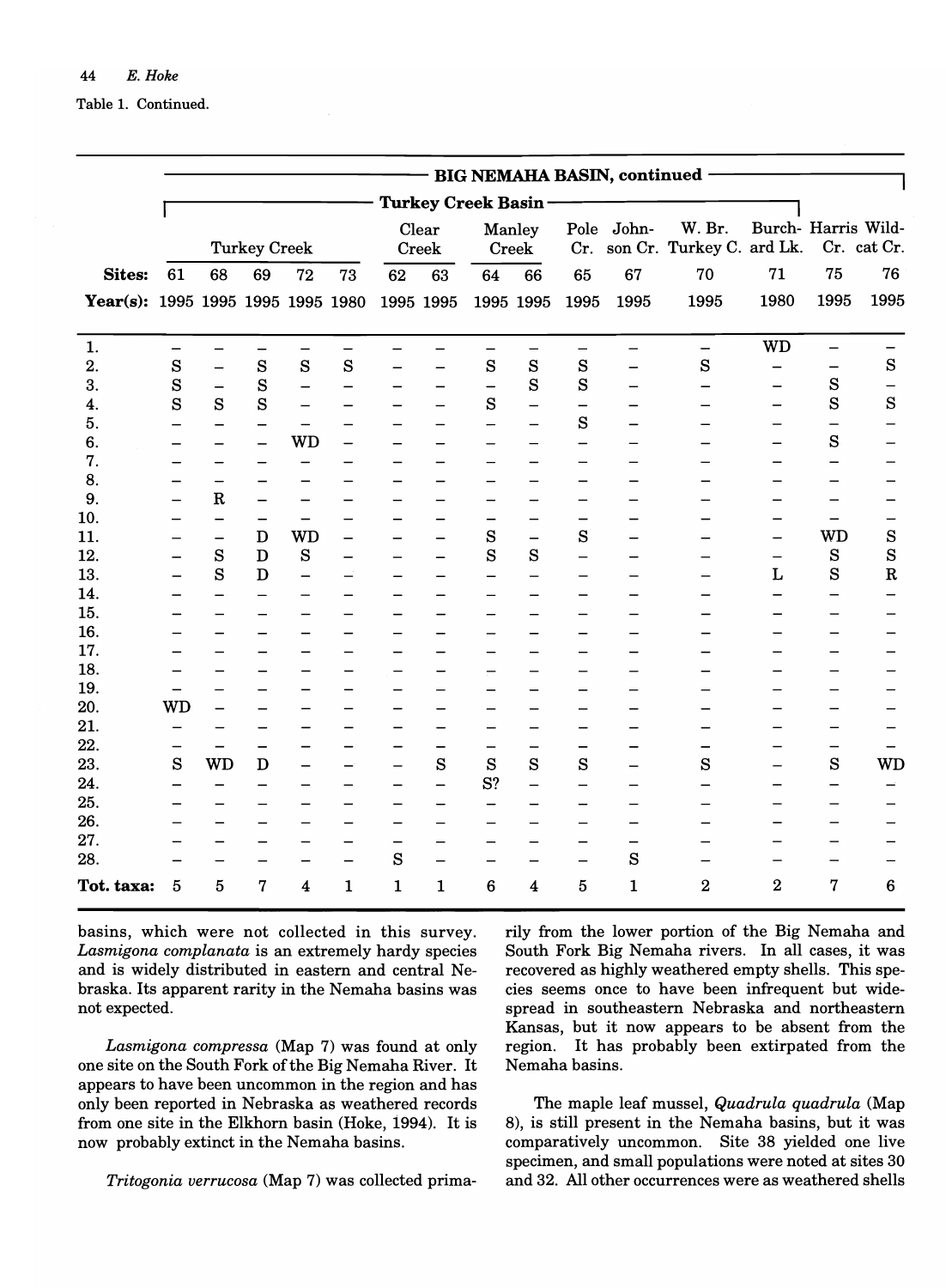Table 2. Unionid mollusks collected by environment by best condition. L = live; F = fresh shell; R = recent shell; D = dry shell; WD = weathered dry shell; S = subfossil or chalky shell; M = museum specimen. Arrangement of taxa follows Stansbery and Borror (1983). Nomenclatural citations are in Table l.

|                                      |        | <b>Little Nemaha Basin</b> |           |                          | <b>Big Nemaha Basin</b> |                       | <b>Nemaha</b>   |
|--------------------------------------|--------|----------------------------|-----------|--------------------------|-------------------------|-----------------------|-----------------|
|                                      | Creeks | Rivers                     | Total     | Creeks,<br>reservoir     | <b>Rivers</b>           | Total                 | River<br>basins |
| Anodonta (Utterbackia) imbecillis    | -      | —                          | —         | <b>WD</b>                |                         | <b>WD</b>             | <b>WD</b>       |
| Anodonta (Pyganodon) grandis grandis | -      | <b>WD</b>                  | <b>WD</b> | $\rm s$                  | <b>WD</b>               | <b>WD</b>             | <b>WD</b>       |
| Anodontoides ferussacianus           | S      | $\overline{\phantom{0}}$   | $\rm s$   | S                        |                         | S                     | S               |
| Strophitus undulatus undulatus       |        | S                          | S         | S                        | S                       | S                     | S               |
| Alasmidonta marginata                |        |                            |           |                          |                         |                       | M               |
| Arcidens confragosus                 |        |                            |           | S                        |                         | $\rm s$               | $\rm s$         |
| Lasmigona complanata                 |        |                            |           | WD                       | Г                       | Г                     | L               |
| Lasmigona compressa                  |        |                            |           | $\overline{\phantom{0}}$ | S                       | S                     | S               |
| Tritogonia verrucosa                 |        | S                          | S         | WD                       | <b>WD</b>               | <b>WD</b>             | WD              |
| Quadrula quadrula                    |        | S                          | S         | Г                        | L                       | L                     | L               |
| Quadrula pustulosa pustulosa         |        | S                          | S         | L                        | D                       | L                     | L               |
| Amblema plicata plicata              | WD     | <b>WD</b>                  | <b>WD</b> | $\mathbf D$              | <b>WD</b>               | D                     | D               |
| Fusconaia flava                      |        | S                          | S         | D                        | <b>WD</b>               | D                     | D               |
| Uniomerus tetralasmus                | L      | L                          | L         | L                        | <b>WD</b>               | L                     | L               |
| Actinonaias ligamentina carinata     |        |                            |           |                          | S                       | S                     | S               |
| Obovaria olivaria                    |        |                            |           |                          | S                       | $\mathbf s$           | S               |
| Truncilla truncata                   |        |                            |           |                          | S                       | S                     | S               |
| Truncilla donaciformis               |        |                            |           |                          | $\mathbf S$             | $\mathbf S$           | $\mathbf S$     |
| Leptodea fragilis                    |        |                            |           | $\mathbf R$              | $\mathbf R$             | $\overline{\text{R}}$ | $\mathbf R$     |
| Potamilus alatus                     |        |                            |           |                          | <b>WD</b>               | <b>WD</b>             | WD              |
| Potamilus ohiensis                   |        | L                          | L         | WD                       | D                       | D                     | L               |
| Toxolasma parvus                     |        |                            |           |                          | S                       | S                     | S               |
| Ligumia recta                        |        |                            |           | S                        | S                       | S                     | S               |
| Ligumia subrostrata                  | S      | <b>WD</b>                  | <b>WD</b> | D                        | F                       | F                     | F               |
| Lampsilis teres f. teres             | S      | <b>WD</b>                  | <b>WD</b> | S                        | L                       | L                     | L               |
| Lampsilis teres f. anodontoides      |        |                            |           |                          | <b>WD</b>               | <b>WD</b>             | <b>WD</b>       |
| Lampsilis radiata luteola            |        | S                          | S         | <b>WD</b>                | S                       | <b>WD</b>             | <b>WD</b>       |
| Lampsilis ventricosa                 |        |                            |           |                          | <b>WD</b>               | <b>WD</b>             | <b>WD</b>       |
| <b>Total taxa collected</b>          | 5      | 12                         | 13        | 18                       | 24                      | 27                    | 28              |
| <b>Productive Sites</b>              | 7      | 15                         | 22        | 21                       | 23                      | 44                    | 66              |

only. The general absence of live populations is unusual, for this mussel is among the hardiest and most widespread bivalves in eastern and central Nebraska and northeastern Kansas.

Shells of *Quadrula p. pustulosa* (Map 9) were scattered along the lower portion of the South Fork Big Nemaha, and the mussel was well distributed through the region, but specimens were largely weathered shells. Site 32 was the only location at which live individuals were discovered. This parallels its status in other parts of Nebraska, where published records are limited to two specimens, one in the Elkhorn basin (Clausen and Havlik, 1984) and the second in the lower Platte basin (Hoke, 1995). This bivalve appears to be less adaptable to current conditions than *Quadrula quadrula* and is

generally declining throughout its range in the central plains.

The most numerous bivalve encountered in the survey was *Amblema plicata plicata* (Map 10). It appears once to have been quite plentiful in the region in the larger rivers as well as the small tributaries. It was found at 37 of the 66 productive collection sites, but all specimens recovered were either highly weathered or subfossil. Further, in only one instance were both valves of a single specimen recovered, and these were badly weathered. It is now probably absent from the Nemaha basins.

*Fusconaia /lava* (Map 11) was the second most widespread unionid collected in the survey, with twenty-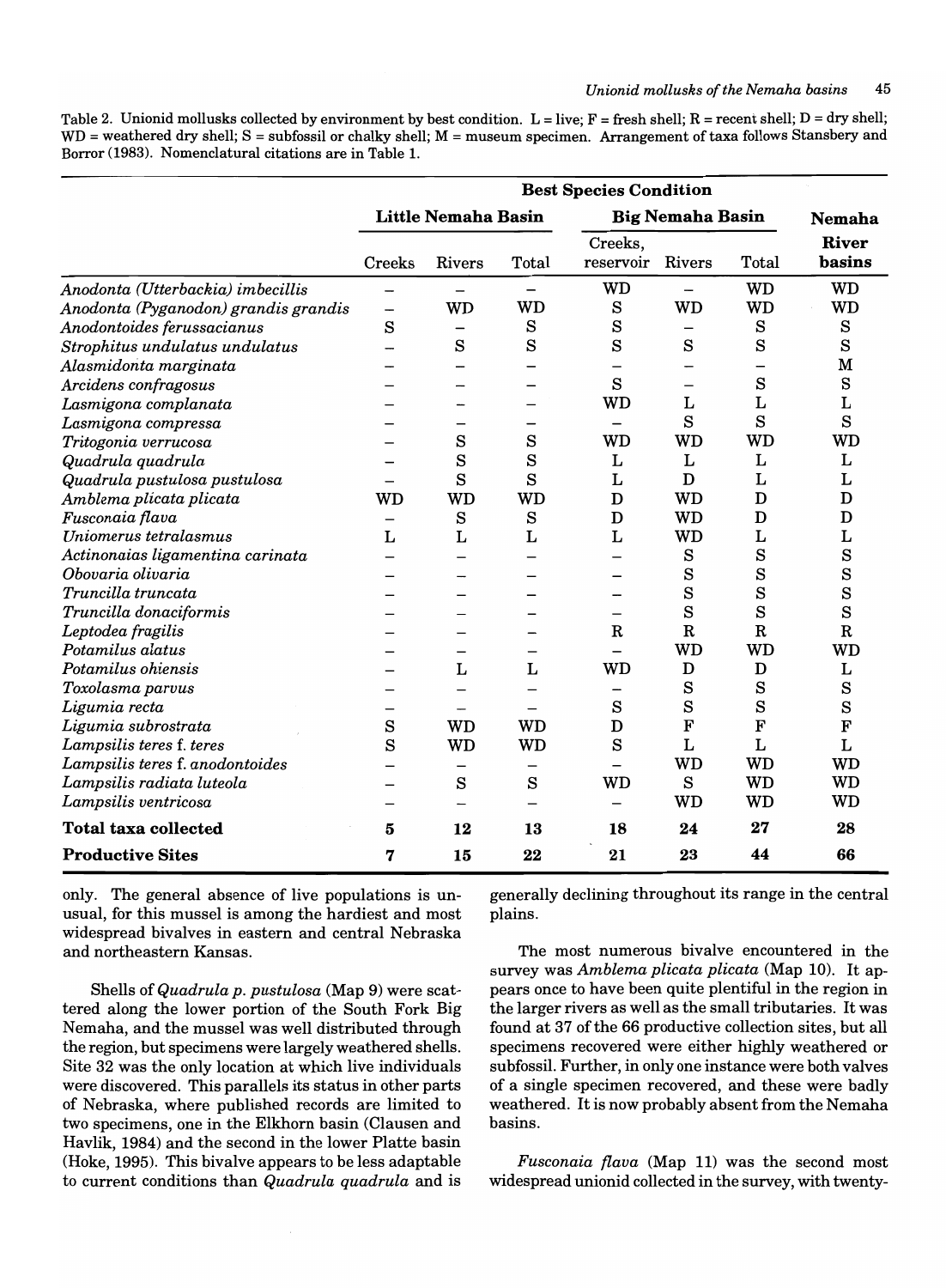Table 3. Summary of unionid mollusks collected from the Turkey Creek Basin.  $L = live$ ;  $F = fresh$  shell;  $R = recent$  shell;  $D =$  dry shell;  $WD =$  weathered dry shell;  $S =$  subfossil or chalky shell. Arrangement of taxa follows Stansbery and Borror (1983).

|                                   | Hoke<br>(1996) | Evans et al.<br>(1979) |
|-----------------------------------|----------------|------------------------|
| Anodonta (Utterbackia) imbecillis | WD             |                        |
| Anodonta (Pyganodon) g. grandis   | s              | X                      |
| Anodontoides ferussacianus        | S              | X                      |
| Strophitus undulatus undulatus    | S              | X                      |
| Arcidens confragosus              | s              |                        |
| Lasmigona complanata              | WD             | X                      |
| Quadrula quadrula                 | R              | X                      |
| Amblema plicata plicata           | D              | X                      |
| Fusconaia flava                   | D              | X                      |
| Uniomerus tetralasmus             | L              | X                      |
| Potamilus ohiensis                | WD             | x                      |
| Toxolasma parvus                  |                | X                      |
| Ligumia subrostrata               | D              | X                      |
| Lampsilis teres f. teres          | s              |                        |
| <b>Total taxa collected</b>       | 13             | 11                     |

nine occurrences, but it was represented only by unmatched weathered or chalky valves. This mussel was once present in eastern Nebraska and northeastern Kansas but now appears to be largely absent. In Kansas, it is currently listed as a species in need of conservation. Fusconaia flava has probably been extirpated from the Nemaha basins.

*Uniomerus tetralasmus* (Map 12) was the most widespread living mollusk collected in the Nemaha basins. Specimens were generally collected from mud substrates in shallow water. It can be quite numerous in eastern Kansas in the quiet waters of ponds (Murray and Leonard, 1962). Its relative abundance in survey results may be attributable to its well documented ability to survive under adverse conditions.

A single fragmentary subfossil valve of *Actinonaias ligamentina carinata* was recovered during the survey (Map 12). This is only the second report of this bivalve from the region in recent times. A similarly worn valve has been collected from the Elkhorn basin in Nebraska (Hoke, 1994). This unionid is now probably absent from the Nemaha basins.

*Obovaria olivaria* (Map 13) was collected as a subfossil valve at two sites along the South Fork of the Big Nemaha River. This species has also been reported as a weathered record from the Elkhorn River basin (Hoke, 1994) where it was also rare. The presence of live populations in the Nemaha basins is extremely doubtful.

*Truncilla truncata* (Map 13) was limited in its distribution to the Big Nemaha and South Fork Big Nemaha rivers, where it was collected only as weathered empty shells. It has been reported for Nebraska in the Elkhorn basin (Hoke, 1994) and is found infrequently in the Missouri River adjacent to Nebraska (Hoke, 1983). It has probably been extirpated from the Nemaha basins.

The distribution of *Truncilla donaciformis* (Map 14) was also limited to the Big Nemaha and South Fork Big Nemaha rivers. It has been reported from the Elkhorn basin (Hoke, 1994) and Missouri River bordering Nebraska (Hoke, 1983), but it has not been reported live from the interior of Nebraska, nor is it so reported here. Recovered solely as subfossil unpaired valves, this mussel is now probably absent from the Nemaha basins.

*Leptodea fragilis* (Map 15) was collected from six sites in the Big Nemaha and South Fork Big Nemaha basins. It was present in small creeks as well as larger rivers and was generally found in regions with substrates consisting of soft mud. *Leptodea fragilis* is common in the Missouri River bordering Nebraska (Hoke, 1983).

The distribution of *Potamilus alatus* (Map 16) was also found in this study to be restricted to the Big Nemaha and the lower portion of the South Fork Big Nemaha rivers. This species was not collected as a fresh shell during the survey, but the existence of live populations in the Big and Little Nemaha rivers cannot be entirely dismissed. *Potamilus alatus* has been found live in the adjacent Missouri River (Hoke, 1983), and the lower portions of the Big and Little Nemaha rivers were not collected in this study due to depth.

*Potamilus ohiensis* (Map 17) was represented in both the Big and Little Nemaha drainages by live specimens. It was found deeply embedded in sand or mud substrates in water up to 3 feet in depth. This bivalve is also present in the adjacent Missouri River (Hoke, 1983)

*Toxolasma parvus* (Map 14) was collected at one site in the upper South Fork Big Nemaha river. It is probably more numerous in the study area than indicated from the survey, as it is frequently found in small ponds, a habitat not sampled in this survey. *Toxolasma parvus* has been collected live from the Platte system (Hoke, 1995; Peyton and Maher, 1995) and as a fresh shell from the Elkhorn basin (Hoke, 1994).

Subfossil specimens of *Ligumia recta* (Map 18) were collected from four sites along the lower portion of the South Fork Big Nemaha River and its tributaries. There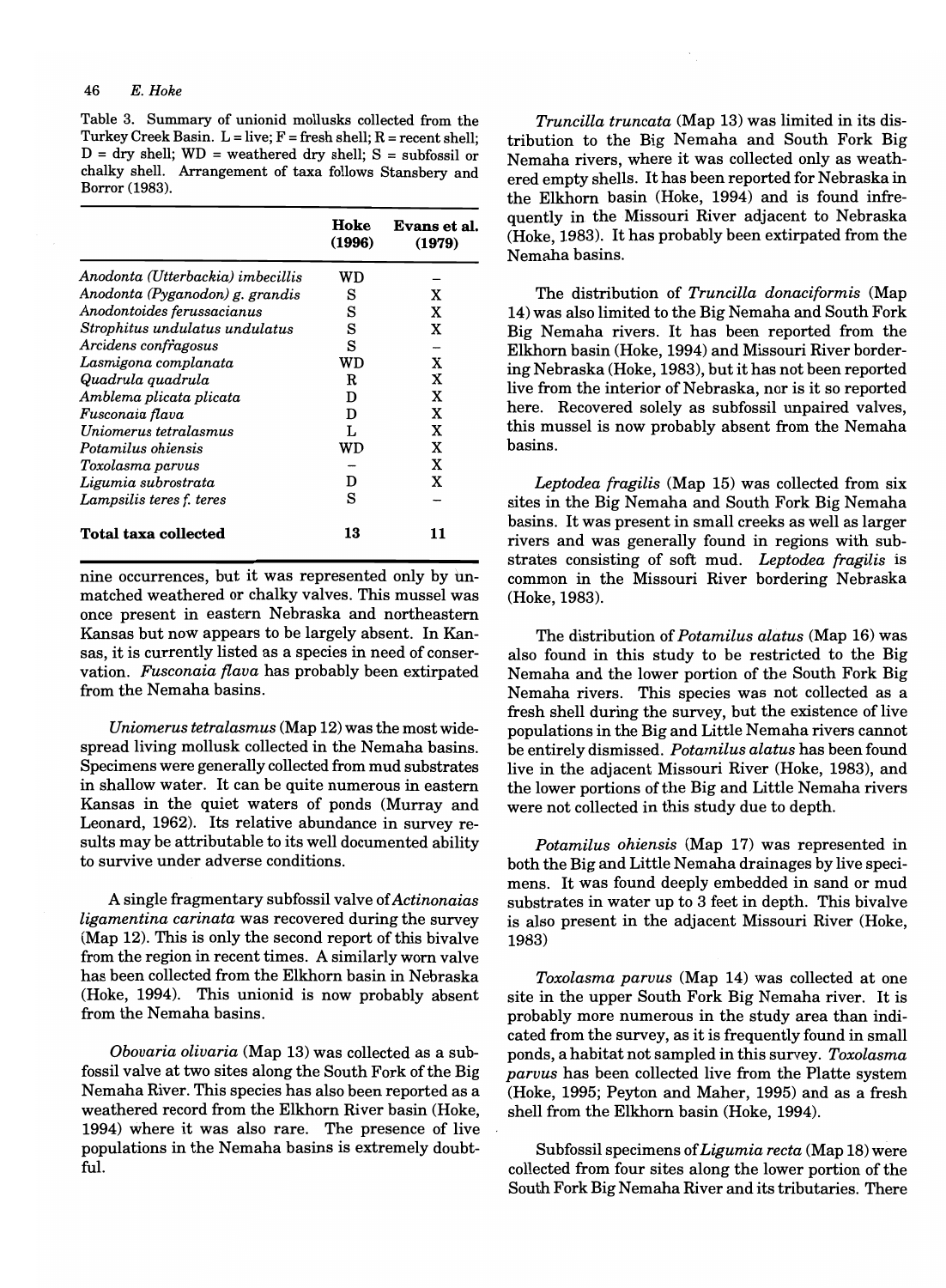Table 4. Taxa reported for the Nemaha River Basins in Nebraska by Aughey (1877). The names reported by Aughey (1877) are given unchanged from his original report and in his arrangement.

| <b>Aughey</b> (1877)                             | Currently recognized name                                                      |
|--------------------------------------------------|--------------------------------------------------------------------------------|
| Unio anodontoides, Lea                           | Lampsilis teres f. anodontoides (Lea, 1831)                                    |
| Unio alatus, Say                                 | Potamilus alatus (Say, 1817)                                                   |
| Unio asperrimus, Say                             | Quadrula quadrula (Rafinesque, 1820)                                           |
| Unio blandingianus?, Lea                         | Uniomerus obesus (Lea, 1831)                                                   |
| Unio camptodon, Say                              | Uniomerus tetralasmus (Say, 1831)                                              |
| Unio circulus, Lea                               | Obovaria subrotunda (Rafinesque, 1820)                                         |
| Unio clavus, Lamarck                             | Pleurobema clava (Lamarck, 1819)                                               |
| Unio coccinus, Lea                               | Pleurobema sintoxia (Rafinesque, 1820)                                         |
| Unio congaraeus?, Lea                            | Elliptio congaraea (Lea, 1831)                                                 |
| Unio cornutus. Bar.                              | <i>Obliquaria reflexa</i> (Rafinesque, 1820)                                   |
| Unio cylindricus, Say                            | Quadrula c. cylindrica (Say, 1817)                                             |
| Unio elegans, Lea                                | Truncilla truncata (Rafinesque, 1820)                                          |
| Unio gibbosus, Bar.                              | Elliptio dilatata (Rafinesque, 1820)                                           |
| Unio hebetatus, Con.                             | <i>Fusconaia flava</i> (Rafinesque, 1820)                                      |
| Unio higginsi, Lea                               | Lampsilis higginsi (Lea, 1857)                                                 |
| Unio latecostatus, Lea                           | Megalonaias nervosa (Rafinesque, 1820)<br>Quadrula quadrula (Rafinesque, 1820) |
| Unio lacrymosus, Lea<br>Unio laevissimus, Lea    | Potamilus ohiensis (Rafinesque, 1820)                                          |
|                                                  | Actinonaias ligamenina carinata (Barnes, 1823)                                 |
| Unio ligamentinus, Lam.<br>Unio metanevrus, Raf. | <i>Quadrula metanevra</i> (Rafinesque, 1820)                                   |
| Unio mississippiensis, Con.                      | Ligumia subrostrata (Say, 1831)                                                |
| Unio multiradiatus, Lea                          | Lampsilis fasciola Rafinesque, 1820                                            |
| Unio mytiloides, Raf.                            | Pleurobema clava (Lamarck, 1819)                                               |
| Unio nigerrimus, Lea                             | Villosa lienosa (Conrad, 1834)                                                 |
| Unio ochraecus, Say                              | Leptodea ochracea (Say, 1817)                                                  |
| Unio patulus, Lea                                | Pleurobema clava (Lamarck, 1819)                                               |
| Unio perdix, Lea                                 | Actinonaias pectorosa (Conrad, 1834)                                           |
| Unio perplexus, Lea                              | Epioblasma t. torulosa (Rafinesque, 1820)                                      |
| Unio plicatus, Lesueur                           | Amblema p. plicata (Say, 1817)                                                 |
| Unio pressus, Lea                                | Lasmigona compressa (Lea, 1829)                                                |
| Unio purpuratus, Lam.                            | Potamilus purpuratus (Lamarck, 1819)                                           |
| Unio radiatus, Lam.                              | Lampsilis radiata luteola (Lamarck, 1819)                                      |
| Unio rectus, Lam.                                | Ligumia recta (Lamarck, 1819)                                                  |
| Unio rotundatus, Lam.                            | Glegula rotundata (Lamarck, 1819)                                              |
| Unio rubiginosus?, Lea                           | <i>Fusconaia flava</i> (Rafinesque, 1820)                                      |
| Unio rutersvillensis, Lea                        | Ligumia subrostrata (Say, 1831)                                                |
| Unio subinflatus, Con.                           | Elliptio complanata (Lightfoot, 1786)                                          |
| Unio subovatus, Lea                              | Lampsilis ventricosa (Barnes, 1823)                                            |
| Unio sulcatus?, Lea                              | Epioblasma o. obliquata (Rafinesque, 1820)                                     |
| Unio tenuissimus, Lea                            | Leptodea leptodon (Rafinesque, 1820)                                           |
| Unio triangularis, Bar.                          | Epioblasma triquetra (Rafinesque, 1820)                                        |
| Unio tuberculatus, Bar.                          | <i>Tritogonia verrucosa</i> (Rafinesque, 1820)                                 |
| Unio undulatus, Bar.                             | Megalonaias nervosa (Rafinesque, 1820)                                         |
| Unio ventricosus, Bar                            | Lampsilis ventricosa (Barnes, 1823)                                            |
| Margaritana complanata, Lea                      | Lasmigona complanata (Barnes, 1823)                                            |
| Margaritana marginata, Say                       | Alasmidonta marginata Say, 1818                                                |
| Anodonta danielsi, Lea                           | Anodonta g. grandis Say, 1829                                                  |
| Anodonta decora. Lea                             | Anodonta g. grandis Say, 1829                                                  |
| Anodonta edentula, Say                           | Strophitus u. undulatus (Say, 1817)                                            |
| Anodonta ferussaciana, Lea                       | Anodontoides ferussacianus (Lea, 1834)                                         |
| Anodonta grandis, Say                            | Anodonta g. grandis Say, 1829                                                  |
| Anodonta imbecilis, Say                          | Anodonta imbecillis Say, 1829<br>Anodonta g. grandis Say, 1829                 |
| Anodonta ovata?, Lea                             | Anodonta g. grandis Say, 1829                                                  |
| Anodonta plana, Lea                              | Strophitus u. undulata (Say, 1819)                                             |
| Anodonta undulata, Say                           |                                                                                |

was nothing recovered during the course of the survey to suggest the presence of live populations, and the species probably has been extirpated from the Nemaha basins. *Ligumia recta* has also been reported for the Elkhorn basin in Nebraska (Hoke, 1994), where its status is similarly dismal.

L,

The third most frequently collected unionid was

*Ligumia subrostrata* (Map 19), which was recovered at 24 sites in the survey area, usually as a weathered specimen. Despite its evident historical distribution in the area, only one fresh specimen was collected. Murray and Leonard (1962) report *L. subrostrata* as common in eastern Kansas, but the only recent live collection in Nebraska was the recovery of one individual from the Elkhorn basin (Clausen and Havlik, 1994). It is pos-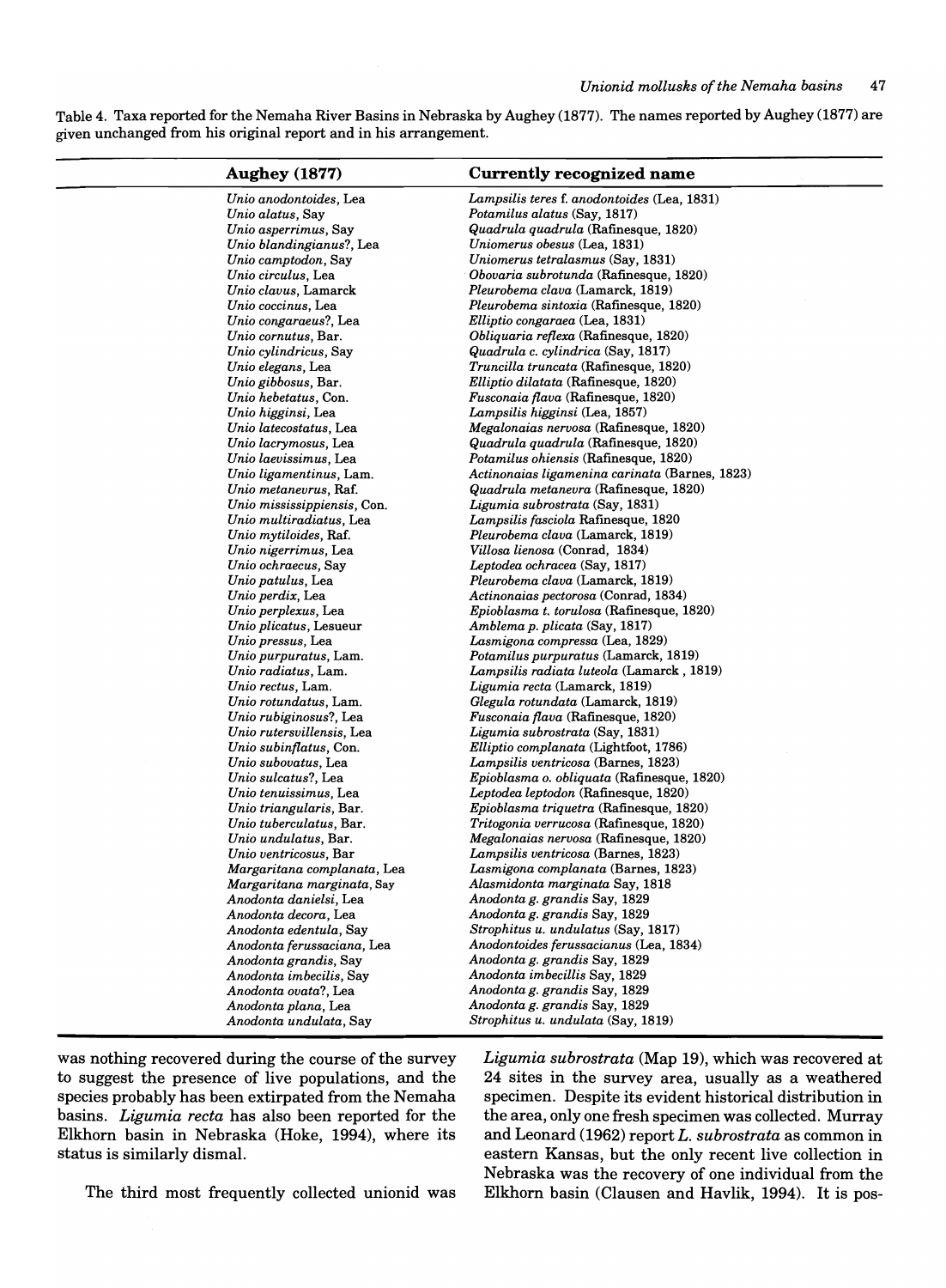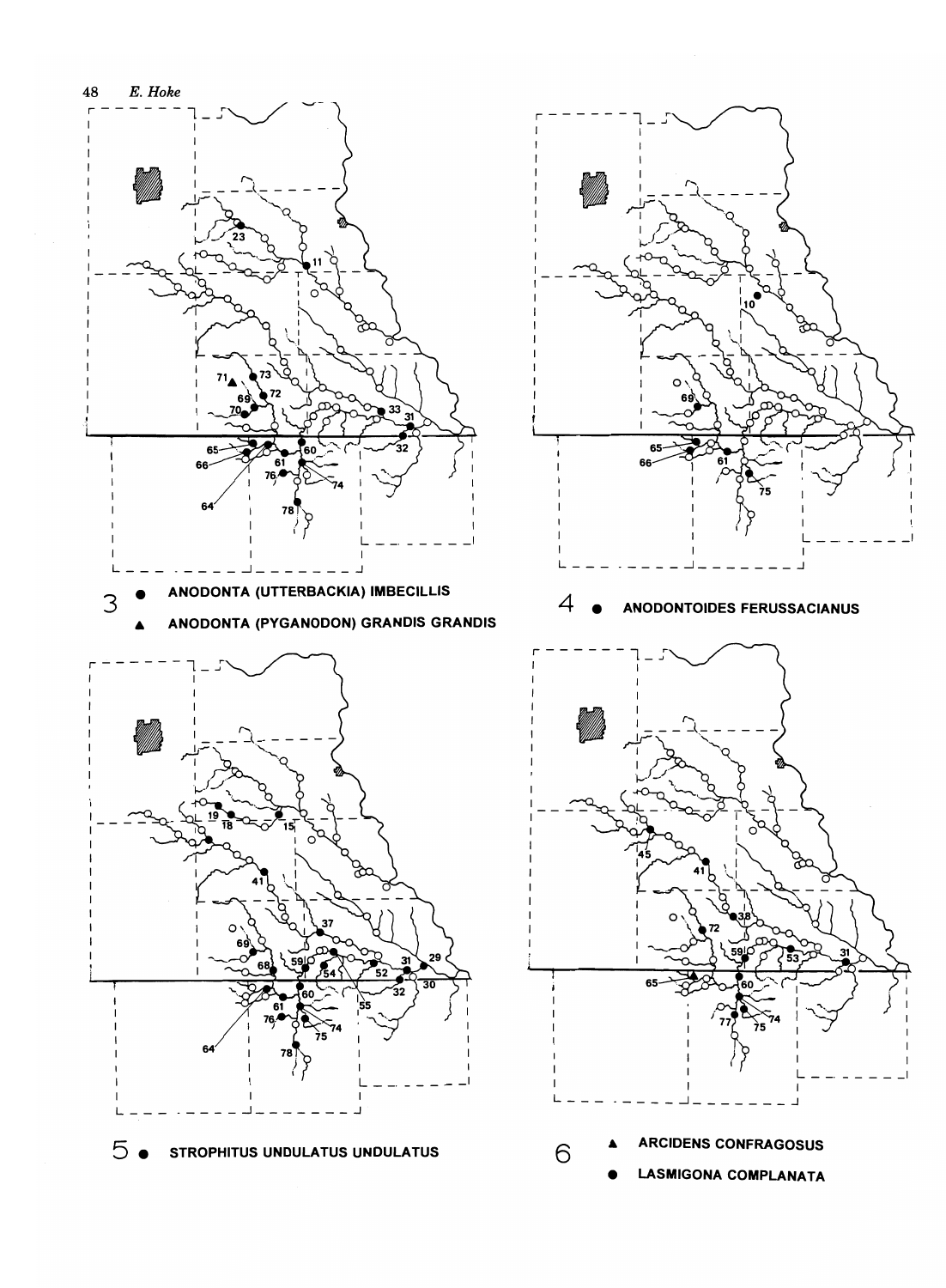Table 5. Summary of unionid taxa reported for the Nemaha River Basins.  $X =$  reported;  $L =$  live;  $F =$  fresh shell;  $D =$  dry shell;  $WD = weathered$  dry shell;  $S = subfossil$  or chalky shell; M = museum specimen. Arrangement of taxa follows Stansbery and Borror (1983).

|                                                   | <b>Study</b>   |                               |                         |  |  |  |  |  |  |
|---------------------------------------------------|----------------|-------------------------------|-------------------------|--|--|--|--|--|--|
| <b>Taxa Reported</b>                              | Hoke<br>(1996) | <b>Evans et</b><br>al. (1979) | <b>Aughey</b><br>(1877) |  |  |  |  |  |  |
| <b>Confirmed:</b>                                 |                |                               |                         |  |  |  |  |  |  |
| Anodonta imbecillis                               | WD             |                               | x                       |  |  |  |  |  |  |
| Anodonta g. grandis                               | L              | x                             | x                       |  |  |  |  |  |  |
| Anodontoides ferussacianus                        | s              | x                             | x                       |  |  |  |  |  |  |
| Strophitus u. undulatus                           | S              | $\mathbf x$                   | x                       |  |  |  |  |  |  |
| Alasmidonta marginata                             | M              |                               | x                       |  |  |  |  |  |  |
| Arcidens confragosus                              | S              |                               |                         |  |  |  |  |  |  |
| Lasmigona complanata                              | L              | x                             | x                       |  |  |  |  |  |  |
| Lasmigona compressa                               | s              |                               | x                       |  |  |  |  |  |  |
| Tritogonia verrucosa                              | S              |                               | x                       |  |  |  |  |  |  |
| Quadrula quadrula                                 | L              | X                             | x                       |  |  |  |  |  |  |
| Quadrula p. pustulosa                             | WD             |                               |                         |  |  |  |  |  |  |
| Amblema p. plicata                                | s              | X                             | $\mathbf x$             |  |  |  |  |  |  |
| Fusconaia flava                                   | WD             | X                             | x                       |  |  |  |  |  |  |
| Uniomerus tetralasmus                             | L              | X                             | X                       |  |  |  |  |  |  |
| Actinonaias ligamentina carinata                  | s              |                               | x                       |  |  |  |  |  |  |
| Obovaria olivaria                                 | S              |                               |                         |  |  |  |  |  |  |
| Truncilla truncata                                | S              |                               | x                       |  |  |  |  |  |  |
| Truncilla donaciformis                            | S              |                               |                         |  |  |  |  |  |  |
| Leptodea fragilis                                 | F              |                               | $\mathbf x$             |  |  |  |  |  |  |
| Potamilus alatus                                  | WD             |                               | x                       |  |  |  |  |  |  |
| Potamilus ohiensis                                | D              | X                             | $\mathbf x$             |  |  |  |  |  |  |
| Toxolasma parvus                                  | S              | x                             |                         |  |  |  |  |  |  |
| Ligumia recta                                     | s              |                               | x                       |  |  |  |  |  |  |
| Ligumia subrostrata                               | F              | X                             | x                       |  |  |  |  |  |  |
| Lampsilis teres f. teres                          | L<br>S         |                               | -<br>X                  |  |  |  |  |  |  |
| Lampsilis teres f. anodontoides                   | WD             |                               | X                       |  |  |  |  |  |  |
| Lampsilis radiata luteola<br>Lampsilis ventricosa | S              |                               | X                       |  |  |  |  |  |  |
| Total                                             | 28             | 11                            | 22                      |  |  |  |  |  |  |
| Unconfirmed:                                      |                |                               |                         |  |  |  |  |  |  |
| Megalonaias nervosa                               |                |                               | x                       |  |  |  |  |  |  |
| Quadrula c. cylindrica                            |                |                               | x                       |  |  |  |  |  |  |
| Quadrula metanevra                                |                |                               | x                       |  |  |  |  |  |  |
| Elliptio dilatata                                 |                |                               | X                       |  |  |  |  |  |  |
| Obliquaria reflexa                                |                |                               | x                       |  |  |  |  |  |  |
| Leptodea leptodon                                 |                |                               | x                       |  |  |  |  |  |  |
| Potamilus purpuratus                              |                |                               | X                       |  |  |  |  |  |  |
| Lampsilis higginsi                                |                |                               | X                       |  |  |  |  |  |  |
| Epioblasma triquetra                              |                |                               | x                       |  |  |  |  |  |  |
| Total                                             |                |                               | ā                       |  |  |  |  |  |  |
| <b>Probable misidentifications:</b>               |                |                               |                         |  |  |  |  |  |  |
| Pleurobema clava                                  |                |                               | x                       |  |  |  |  |  |  |
| Pleurobema sintoxia                               |                |                               | x                       |  |  |  |  |  |  |
| Elliptio congaraea                                |                |                               | x                       |  |  |  |  |  |  |
| Elliptio complanata                               |                |                               | x                       |  |  |  |  |  |  |
| Uniomerus obesus                                  |                |                               | x                       |  |  |  |  |  |  |
| Glebula rotundata                                 |                |                               | X                       |  |  |  |  |  |  |
| Actinonaias pectorosa                             |                |                               | x                       |  |  |  |  |  |  |
| Obovaria subrotunda                               |                |                               | x                       |  |  |  |  |  |  |
| Villosa lienosa                                   |                |                               | $\mathbf x$             |  |  |  |  |  |  |
| Lampsilis fasciola                                |                |                               | x                       |  |  |  |  |  |  |
| Leptodea ochracea                                 |                |                               | x                       |  |  |  |  |  |  |
| Epioblasma o. obliquata                           |                |                               | x                       |  |  |  |  |  |  |
| Epioblasma t. torulosa                            |                |                               | x                       |  |  |  |  |  |  |
| Total                                             |                |                               | 13                      |  |  |  |  |  |  |
| <u>Total taxa reported</u>                        | 28             | 11                            | 44                      |  |  |  |  |  |  |

sible this unionid exists in basin ponds, which were not sampled in this survey.

*Lampsilis teres* f. *teres* (Map 20) was collected live or as a fresh empty shell in both the Big and Little Nemaha basins. Live specimens were collected from shallow water in rock and clay riftle areas. This mussel has also been reported from the Elkhorn (Hoke, 1994) and Platte (Hoke, 1995) basins in eastern Nebraska.

Specimens of *Lampsilis teres* f. *anodontoides* (Map 21) were collected only from the South Fork Big Nemaha. All specimens collected were represented by weathered single valves, and there is no indication in this survey to suggest the presence of extant populations.

*Lampsilis radiata luteola* (Map 22) was collected in both the Big and Little Nemaha basins but was uncommon in the latter. It was generally found in weathered or subfossil condition. This unionid appears to have been extirpated from the Nebraska portion of the river but may still be present in portions of the South Fork Big Nemaha River in Kansas. It has also been reported for the Elkhorn (Hoke, 1994) and Platte (Hoke, 1995) basins but only as empty shells.

The distribution of *Lampsilis ventricosa* (Map 23) was similarly limited to the Big Nemaha and the South Fork Big Nemaha rivers. All specimens recovered were weathered, and it is probable that this mussel has been extirpated from the Nemaha basins. This bivalve has been recently reported as a live record only from the upper Elkhorn River basin (Clausen and Havlik, 1994; Hoke, 1994).

## LITERATURE REVIEW

The literature on the bivalves of the Nemaha basins is extremely limited. The only recent study is that of Evans et al. (1979), who recovered eleven taxa from the Turkey Creek Basin of the South Fork Big Nemaha River. A comparison of the taxa recovered for this area is presented in Table 3. Only one of Evans' taxa, *Toxolasma parvus,* is unrepresented in the current study, while three new taxa, *Anodonta imbecillis, Arcidens confragosus,* and *Lampsilis t. teres,* are first reported for the Turkey Creek Basin in this study.

The only other article on the unionids of the Nemaha basin is a species list contained in Aughey (1877), which lists 55 taxa for the region. Eleven of these are synonomies, and thus the actual figure for the Nemaha basin includes only 44 valid modern (Table 4). It is difficult to compare the work of Aughey with that of the current study. Aughey did not record his collection locations specifically, and all were recorded as "Nemaha," so it is not possible to determine whether a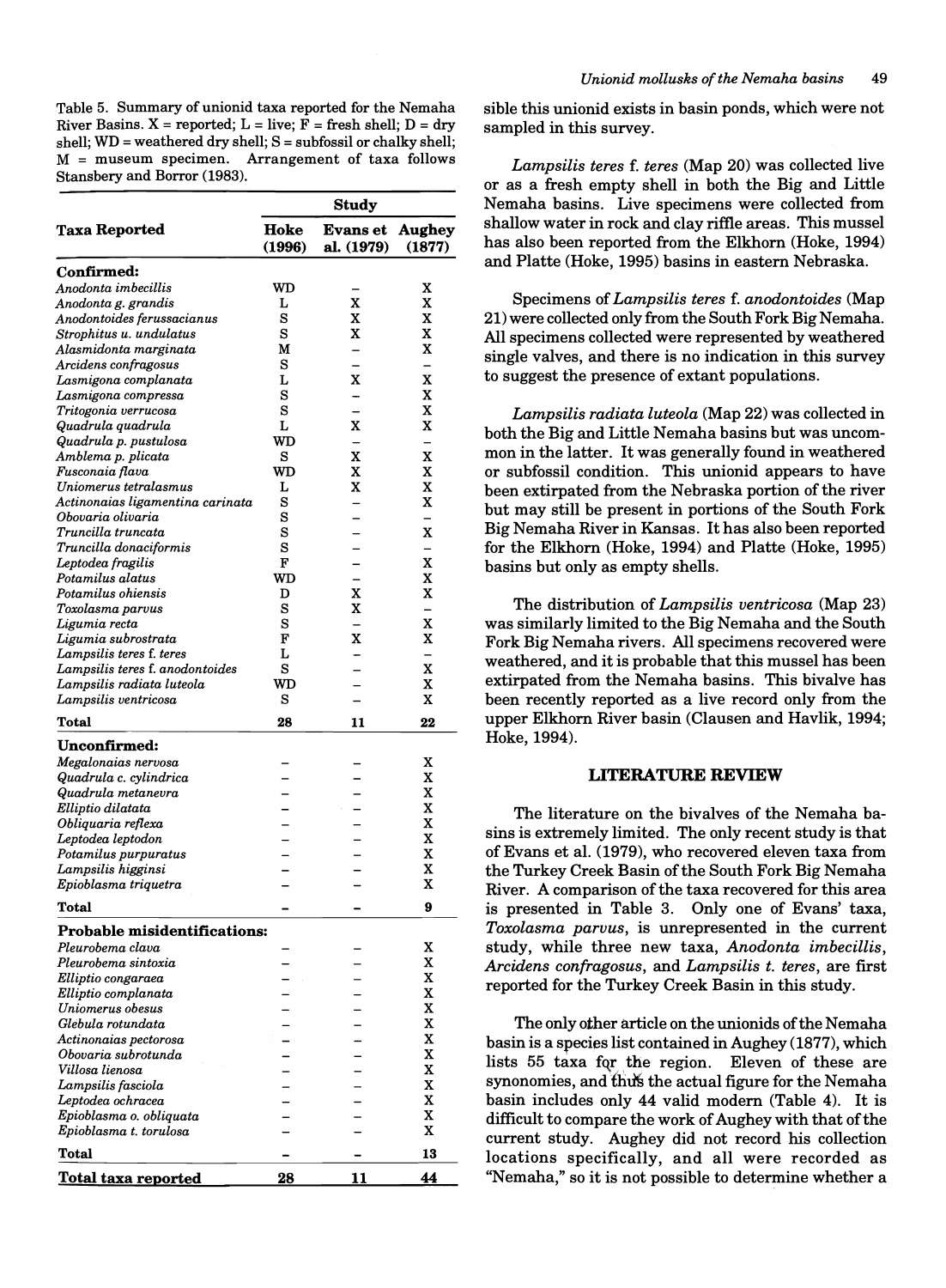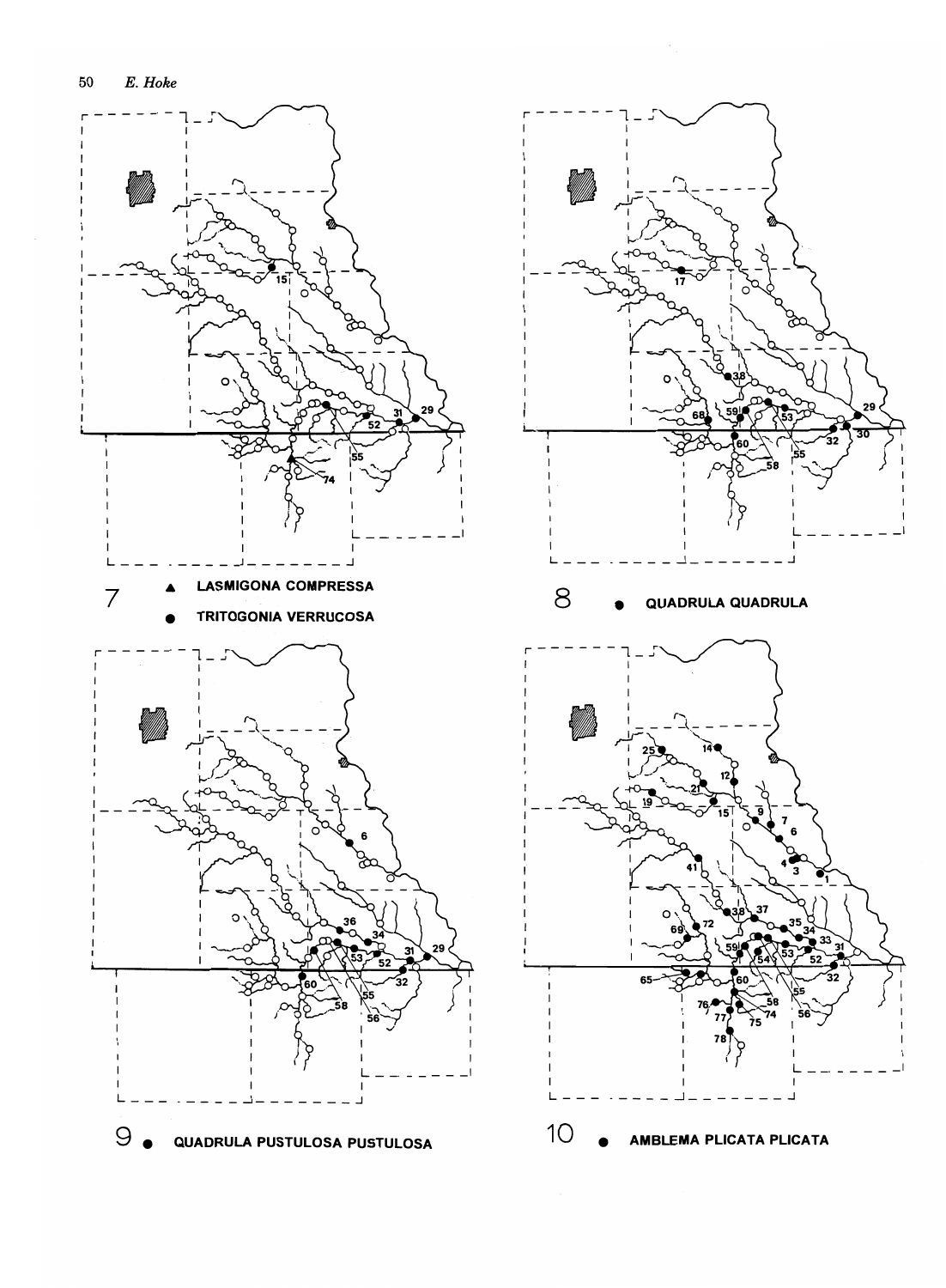given taxon was collected in the Little Nemaha, the Big Nemaha, or both. In addition, some taxa reported by Aughey are far out of range and, in the absence of voucher specimens, it is not possible to determine whether these are misidentified or if they were actually present in the pre-channelized rivers.

Aughey's collections were probably deposited at the University of Nebraska State Museum in Lincoln, but attempts to locate his specimens have been largely unproductive. The catalogue at the Museum indicates that collection data for these early specimens was apparently placed 'on slips of paper, which were then placed under the object to which they related. Over time, most specimens became separated from the related data. In 1887, specimens lacking data at the Nebraska State Museum were intentionally destroyed. Consequently, it appears probable that most of the specimens supporting Aughey's paper were destroyed. It is unfortunate that these specimens were not saved, for even without locales they might have thrown some light upon the unusual species he reported in his manuscript.

The results of this study can be compared with those reported by Aughey in Table 5. Survey collections resulted in the confirmation of 21 of these taxa. One, *Alasmidonta marginata,* was verified through examination of a specimen at the University of Nebraska State Museum. Five taxa, *Arcidens confragosus, Quadrula p. pustolosa, Obovaria olivaria, Truncilla donaciformis,* and *Lampsilis t. teres,* are reported from the study area for the first time. One additional taxon, *Toxolasma parvus,* not reported by Aughey, has been collected by Evans et al. (1979) and in the current study. Aughey's remaining 22 taxa have been divided into two categories-unconfirmed and misidentifiedbased upon known distributions in the Missouri River Basin. Table 5 groups nine of these unionids into the former category, as they are possibly native to the Nemaha basins, based upon distributional records from the surrounding region. *Leptodea leptodon* has been collected recently as a fresh dead shell from the Missouri River above the collection area (Hoke, 1983). *Potamilus purpuratus* has been collected as a weathered empty shell from the Elkhorn basin of Nebraska (Hoke, 1994), and a specimen of *Lampsilis higginsi,*  collected from the same area before 1900, has been located at the U. S. National Museum (Havlik, 1980). One taxon, *Epioblasma triquetra,* has been collected from the Kansas River basin (Murray and Leonard, 1962), and Burch (1975) lists *Quadrula* c. *cylindrica* for Nebraska, although a source is not given. Four unionids have been reported for the Missouri River basin in Missouri by Oesch (1984). Two of these, *Megalonias nervosa* and *Elliptio dilatata,* were collected prior to 1920, while *Obliquaria reflexa* and *Quadrula metanevra*  have been collected more recently. Aughey's remaining 13 taxa are far out of their known ranges and are probably misidentified.

#### **ANALYSIS**

The most striking aspect of this survey was the general absence of live specimens and fresh shells. Only 10 sites produced any live records and these were usually rare. In fact, with the exception of the South Fork Big Nemaha and the Big Nemaha, shells in any condition were comparatively uncommon throughout the basin. Further, specimens were often fragmentary or in very poor condition. Only 44 of the 652 specimens collected in the survey were complete with both valves of a single bivalve represented. Many records are documented on the basis of shell fragments, usually only umbos. The general impression from survey results is that of a decimated fauna.

The unionid distributions of the Nemaha River basins are the product of both natural and manmade parameters. Clearly, there has been a decline in the unionids of the Nemaha River basins. The reasons for this decline almost certainly relate to the manner in which this area was developed. Three man-made parameters which exert a significant impact upon unionids were identified during the course of the study: channelization, siltation, and pollution.

Following a series of floods in the region around the beginning of the Twentieth Century, the Nemaha basins were subjected to extensive channelization, with the majority of the work concentrated in the major rivers (Delich. 1983). Utilizing aerial photography, Bliss and Schainost (1973) estimated a minimum loss of 164 miles or 11.3 percent of the total pre-development stream mileage in the basin.

The direct impact of channelization upon unionids is through the elimination of riparian habitat, which is detrimental both to unionids and to their host fish. In the Nemaha basins, the formerly meandering rivers with their slow currents and deep pools were converted into linear ditches, and pool and riffie areas were largely destroyed. Oxbow lakes which were once present along the rivers gradually filled in, and no new lakes were created by the channelized rivers to take their place.

The habitat created by channelization is highly adverse to the establishment and support of bivalve populations. Substrates in the channelized rivers often consist of shifting sand, which is detrimental to unionids. In addition, with the exception of the lower portion of the Big Nemaha and the South Fork Big Nemaha and lower ten miles of the Little Nemaha, water depth in channelized sectors of the basins was seldom over 16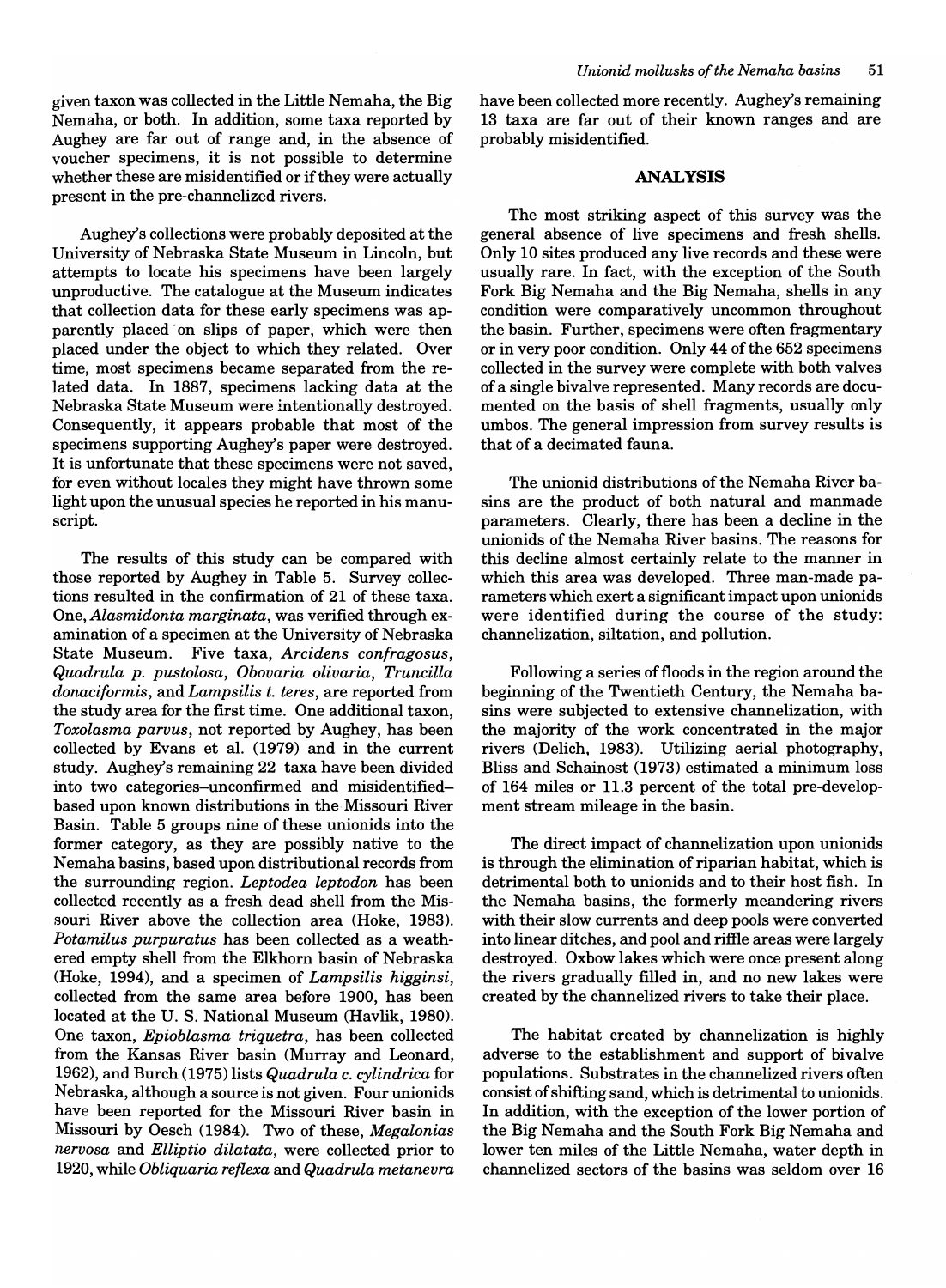



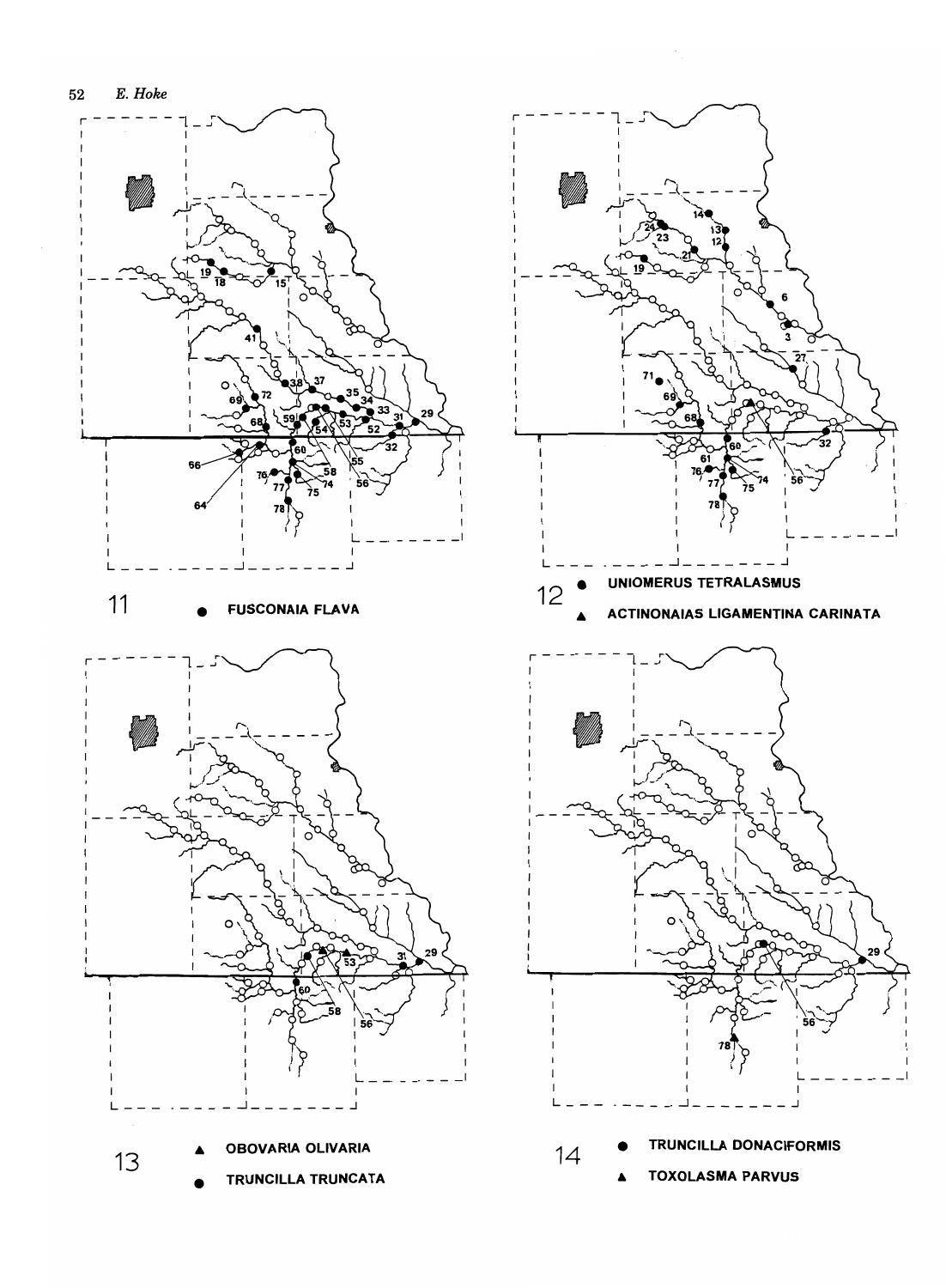

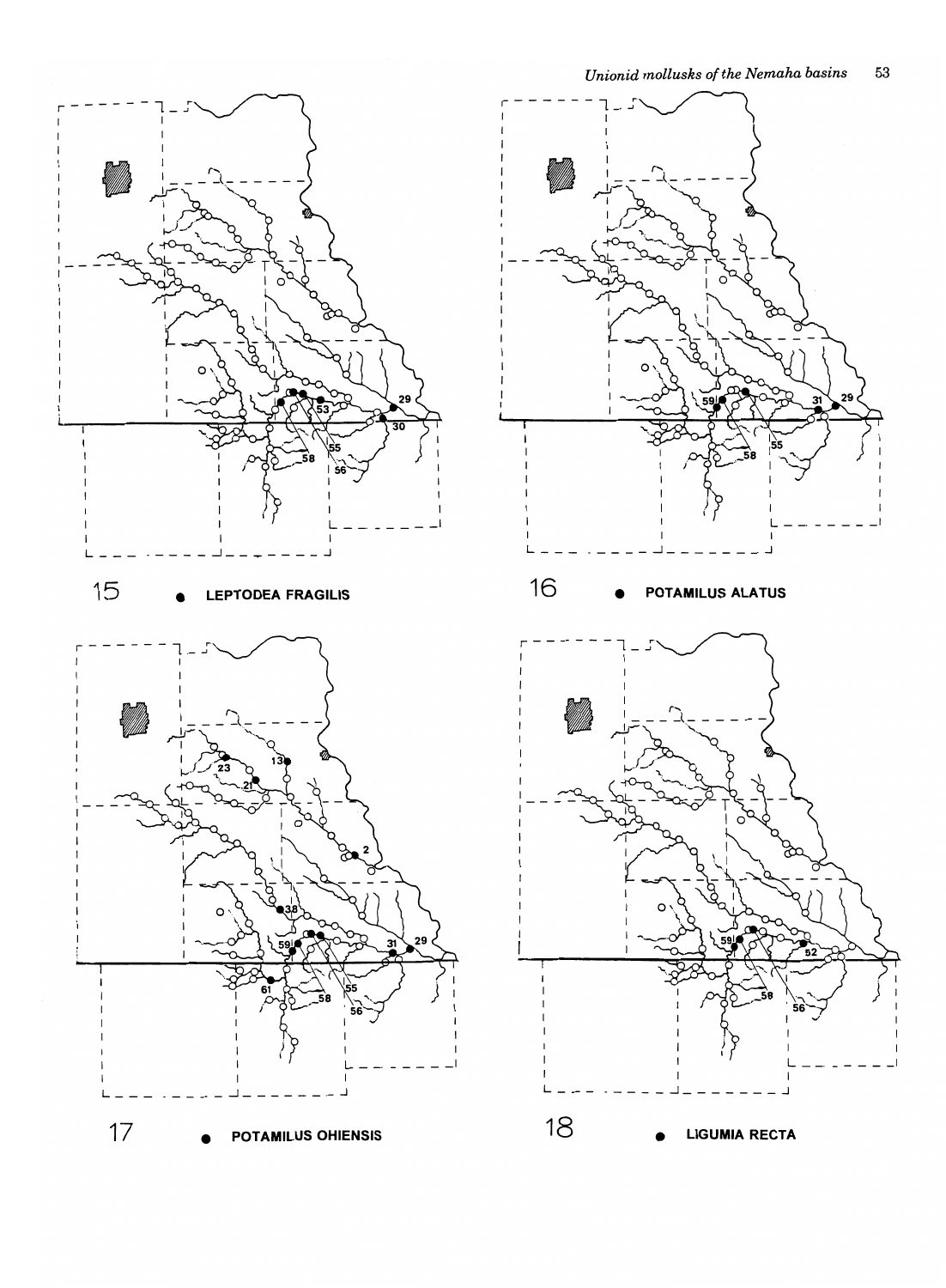

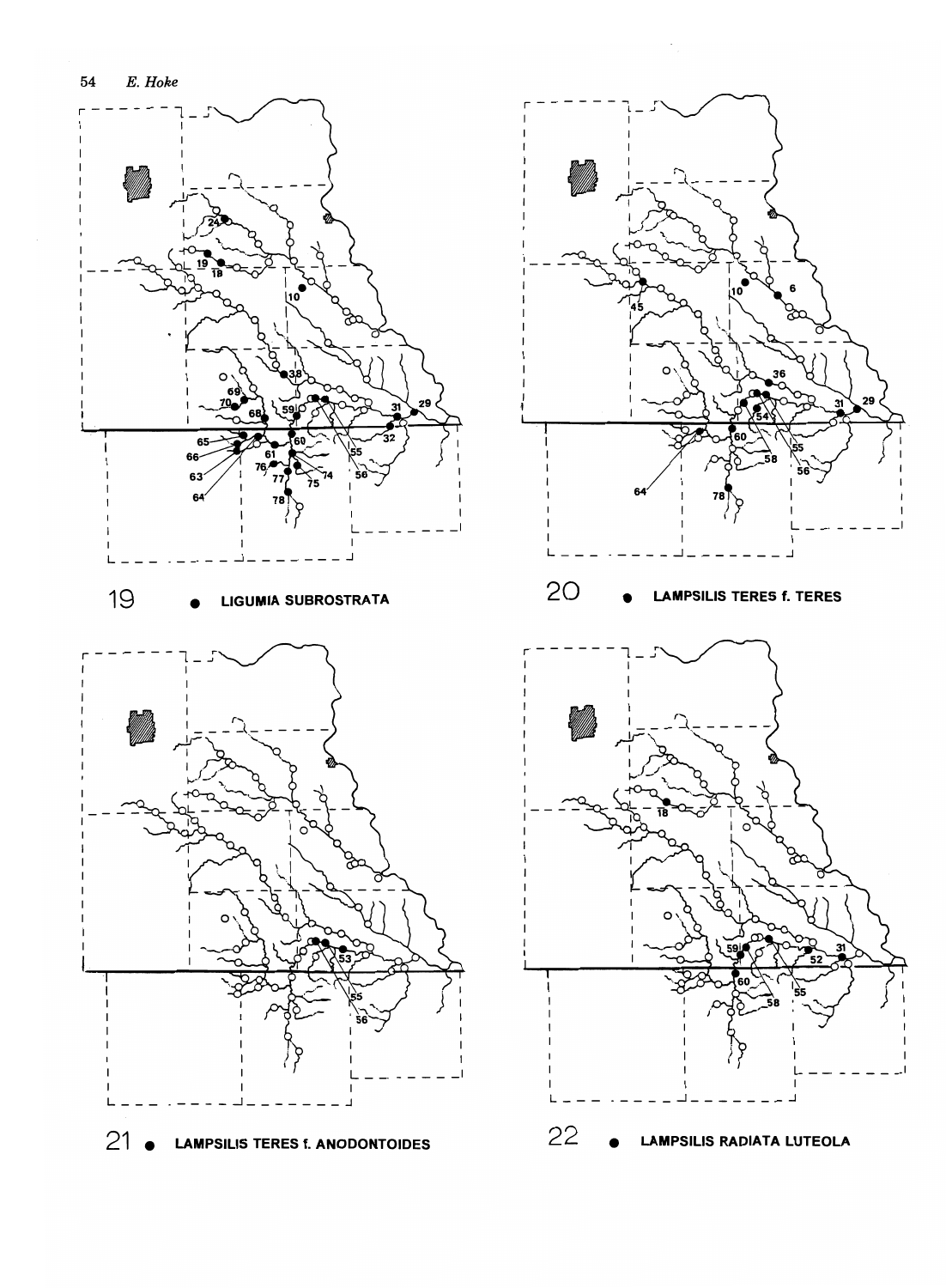

inches during the summer, although the channels were quite wide\_ **In** these sectors of the basins' rivers, water temperature was often relatively high, reflecting the shallow depth as well as the fact that the width of the channelized sectors is such that the water is often unshaded by vegetation and thus exposed to direct sunlight for much of the day.

Less obvious is the manner in which channelization interacts with the local geology. Originally, precipitation ran off slowly as it flowed through the many loops in the basins' rivers. **In** addition, oxbow lakes further aided retention of surface moisture. This conservation of surface water is especially critical, given the geology of the basins. The Nebraska Natural Resources Commission (1976) reports the soils of the region as relatively impermeable, and most of the precipitation which falls in the basins runs off. **In** fact, in the upper portion of the basins, flows from groundwater are often low to non-existent (NNRC, 1976). Rapid runoff of precipitation is a product of channelization and has doubtlessly had an impact upon conservation of flow in the basin. It is probable that areas in the mid- and upper portions of the study area may once have supported unionids but do not now have sufficient flow to support bivalves and/or their host fish.

Another problem for unionids in the region is siltation. The soils of the Nemaha basins are highly erodible (Bliss and Schainost, 1973), and area agricultural practices, which include farming up to the very edge of river banks, exacerbate the natural erosion process. The resulting siltation prevents the establishment of pools by filling in the naturally occurring holes in the river. This also affects the production of the local fishery, and Bliss and Schainost (1973) note that the composition of the local fishery consists primarily of carp and suckers. Host fish for many unionids are now uncommon or absent from the region.

Pollution in the basin doubtlessly effects bivalves, however it was not possible to definitively document its impact. At least one creek in the basin has been declared biologically degraded by the Nebraska Natural Resources Commission (1976) due to feedlot runoff. The effects of pesticide, herbicide and other chemical pollutants from agricultural field runoff may be severe, given the agricultural practices used in the region.

A primary goal of this study was to develop a model which would explain the distributions observed and take into account the records available. Prior to development of the region, bivalves were probably relatively abundant. The meandering rivers of the basins no doubt provided a wider diversity of habitat and host fish than exists at present. The pre-channelized Nemaha basin probably contained a number of species not represented in survey collections. Only one such bivalve, *Alasmidonta marginata,* is documented with vouchers. Others may have included some or all of the unconfirmed unionids reported by Aughey (1877), as well as possible additional bivalves which may have been misidentified by Aughey. The channelization of the Nemaha basins after 1900 may have led to the extirpation of those species as well as to a general decline in abundance of unionids. **In** any event, many species have not been reported from the basin in the past 119 years.

The Big Nemaha and the South Fork Big Nemaha in Nebraska were subject to perhaps the greatest loss of habitat in the region. Bliss and Schainost (1973) report the loss of river miles in these sectors at 48.4% and 38.6% respectively. Shells recovered in these sectors must either have washed into these reaches subsequent to the channelization of the area or they must date after channelization. Since the shells collected in these reaches were more numerous and exhibited more species diversity than upstream locations it appears doubtful that they originated upstream. The shells recovered along these sectors must date after the channelization of the rivers. Thus it appears that subsequent to the channelization of the rivers, unionids repopulated at least some portions of the channelized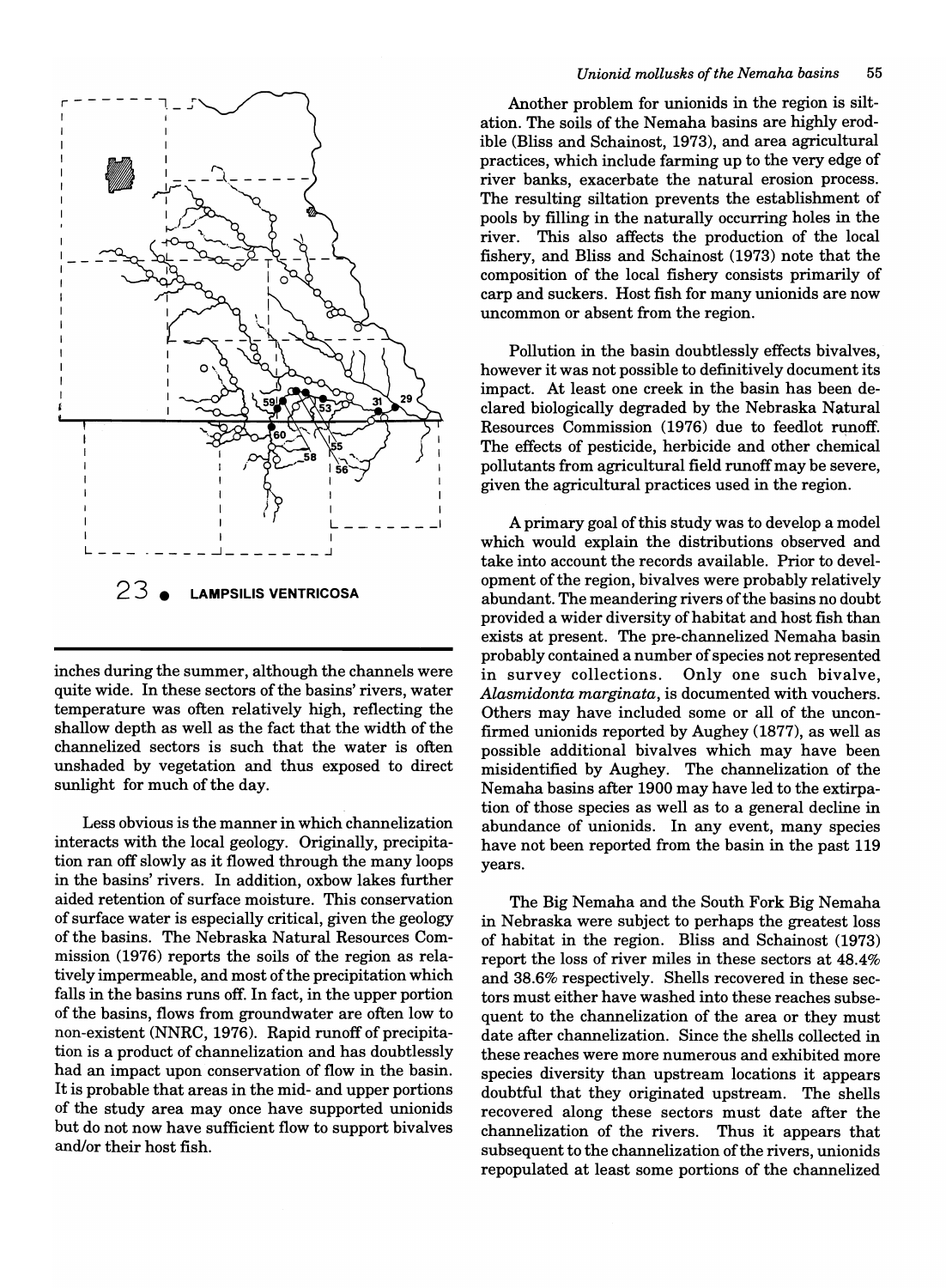#### *56 E. Hoke*

rivers. Further, they were most abundant in the Big Nemaha and the South Fork Big Nemaha, two of the most heavily channelized portions of the Nemaha basins. The average diversity per productive site in this region was 10.9, the highest in the study.

In contrast, other heavily channelized portions of the Nemaha Rivers do not exhibit significant evidence of a post channelization repopulation. Species diversity on the North Fork Big Nemaha, Little Nemaha, North Fork Little Nemaha, and South Fork Little Nemaha averaged only 2.4 species per productive site. Further, shells were often in a poor state of preservation, and were frequently represented by fragmentary valves. The difference between these areas and the Big Nemaha and South Fork Big Nemaha in terms of bivalve habitat may be the fact that the former reaches carry more water than do the later. Also, at least at the present time, the rivers in the latter reaches are more sinuous and contain a more stable bottom than do those in the other areas mentioned.

Subsequent to the apparent repopulation of portions of the channelized rivers, most of the bivalves disappeared from the region. The demise of the postchannelization unionid populations is an unresolved problem. While *Amblema p. plicata, Fusconaia /lava, Strophitus u. undulatus,* and *Ligumia subrostrata* appear to have been well established after the channelization of the basin, all but *L. subrostrata* have since disappeared. Further, these species have disappeared not only from the channelized rivers but from area creeks as well. There appears to be an unknown but general factor causing their extirpation. It is not a localized phenomenon, for these species have largely disappeared from their ranges in the Kansas River basin as well. The disappearance of these unionids from their natural ranges may be the result of siltation or the effects of pollutants upon unionid reproduction. In 1981, a number of local residents reported having seen fresh shells several years before, along portions of the basin which are now devoid of live specimens, and added that they had not seen any bivalves for some time. It is possible the bivalve shells reported were aged adults at the end of their life spans. This would be consistent with an interruption of the unionid reproductive cycle.

At the present time, there is little evidence of extant reproducing bivalve populations in the basins' major rivers. Most live specimens recovered in these rivers were relatively isolated individuals. The recovery of a number of fresh shells of *Leptodea fragilis, Potamilus ohiensis,* and *Lampsilis t. teres* from the lower portion of the Nemaha rivers may indicate the existence of reproducing populations in these rivers, but it is also possible that they result from glochidia dropped from

fish which have swum upstream from the Missouri River. Each of these species is found in favorable habitats in the Missouri River (Hoke, 1983). Live unionids now appear to be largely restricted to area creek, reservoir, and, probably, pond habitats and the diversity and abundance of the area's unionid fauna is much reduced from former levels.

#### **CONCLUSION**

The unionid fauna of the Nemaha basins once consisted of at least 28 species. During or following the channelization of the basins after 1900, at least 27 species repopulated or were still present in the region. Unionids once were most abundant on the South Fork of the Big Nemaha and the Big Nemaha and in area creeks. Since the repopulation of the area, most species have been extirpated and unionids presently exist primarilyas scattered populations or individuals. While a few bivalves remain in the rivers of the basins, in this study they were found to be uncommon. There is little evidence of reproducing populations with the exception of the creek, reservoir, and, possibly, pond habitats.

#### **ACKNOWLEDGMENTS**

I am indebted to Dr. David H. Stansbery, Ohio State University Museum of Biological Diversity, for his efforts in identifying modern taxonomic names for the taxa contained in Aughey's (1877) list for the Nemaha. In addition, he made himself available for advice and counsel throughout this project, and corroborated and occasionally corrected some of my early identifications. Dr. Patricia Freeman of the University of Nebraska State Museum provided access to the collections at that facility. I am also indebted to Dr. Robert Kaul of the University of Nebraska-Lincoln, and Dr. David Sutherland of the University of Nebraska at Omaha for the considerable time and effort involved in preparing this manuscript for publication.

#### **UTERATURE CITED**

- Aughey, Samuel. 1877. Catalogue of the land and freshwater shells of Nebraska. *Bulletin of the U.S. Geological and Geographical Survey of the Territories* 3(3): 697-704.
- Bliss, Quentin P., and Steve Schainost. 1973. *Nemaha Basin stream inventory report.* Lincoln, Nebraska Game and Parks Commission.
- Burch, J. B. 1975. *Freshwater unionacean clams (Mollusca: Pelecypoda) of North America.* Malacological Publications: 204 pp.
- Clausen, Mary K., and Marian E. Havlik. 1994. A *survey of the unionid mollusks (Mollusca:Bivalvia) of the Elkhorn River Basin, Nebraska.* Lincoln,